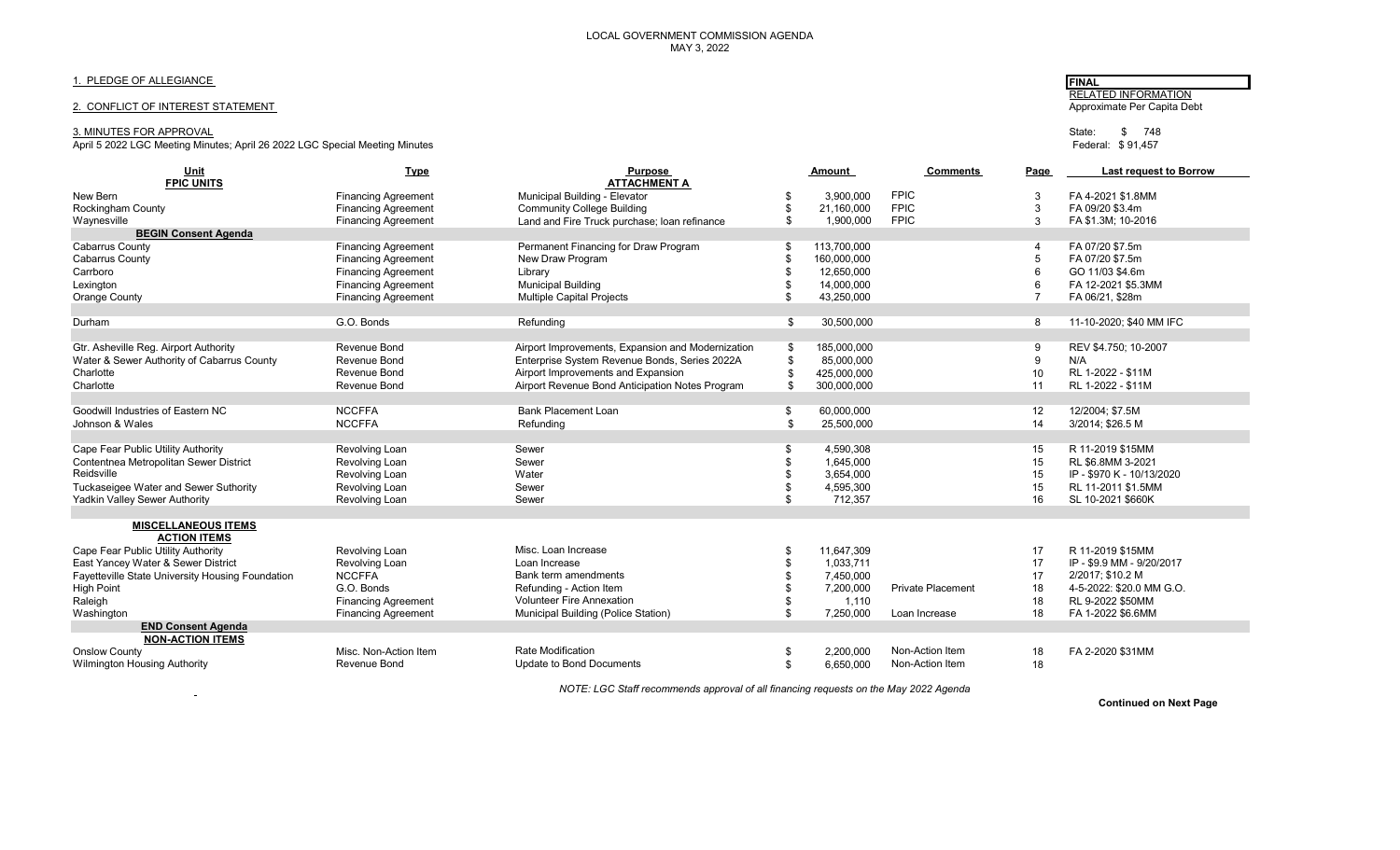## LOCAL GOVERNMENT COMMISSION AGENDA MAY 3, 2022

| UNIT UPDATES                                      |                             | <b>ATTACHMENT B</b>                     |             |
|---------------------------------------------------|-----------------------------|-----------------------------------------|-------------|
| East Laurinburg                                   | Update only                 |                                         |             |
| Eureka                                            | Update only                 |                                         |             |
| <b>Cliffside Sanitary District</b>                | Update only                 |                                         |             |
| Robersonville                                     | Update and action items (2) | Approve Policy Resolution               | Vote Needed |
|                                                   |                             | Approve Budget Amendment                | Vote Needed |
| Pikeville                                         | Update and action items (3) | Approve Policy Resolution               | Vote Needed |
|                                                   |                             | Approve Budget Amendments (2)           | Vote Needed |
| Kingstown                                         | Update and action item      | Approve Budget Amendment                | Vote Needed |
| Spring Lake                                       | Update and action item      | Approve Resolution accepting ARPA funds | Vote Needed |
| Units Engaged in Fiscal Accountability Agreements |                             |                                         |             |
|                                                   |                             |                                         |             |

**OTHER ACTION ITEMS**<br>
Convert SRF Loans to VUR Grants Action Item<br>
Action Item Resolution to Convert SRF Loans to VUR Grants Action Item Action Item Vote Needed Nurse and Security Action Item Vote Needed

# **DISCUSSION ITEMS**

Spring Lake Loan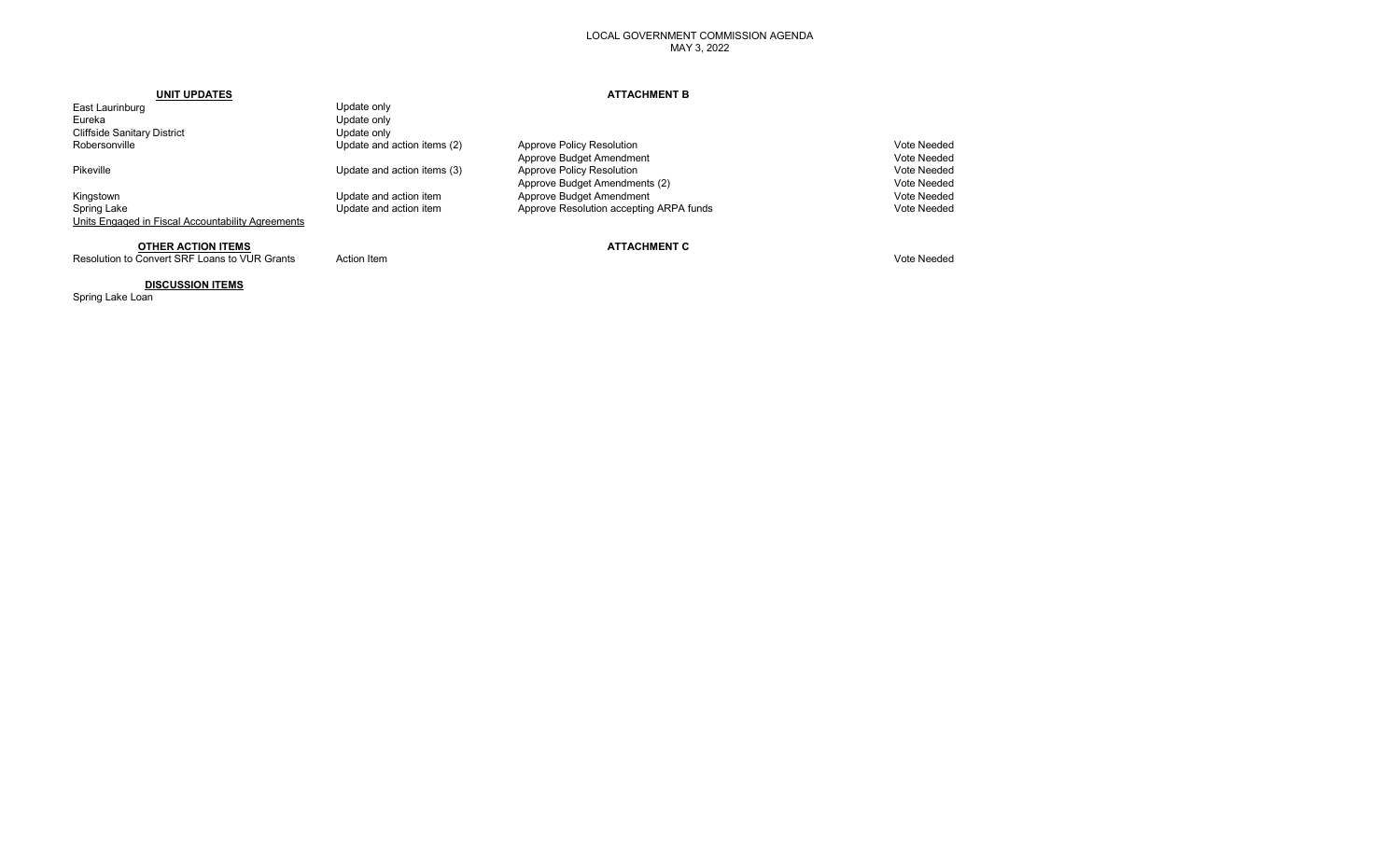#### FPICS LOCAL GOVERNMENT COMMISSION AGENDA MAY 3 2022

|                                                                                                                                             |                                                                                                                                                     |                                      | PROPOSED ISSUE IS                                                                                                                                                                                                                                                                                |                                                                                                                                    |                                                                                                                                                                                                                                                                                              |                                                                                               |                                                                                                                                         |                                                                                                                                    |                                                                                             |              |
|---------------------------------------------------------------------------------------------------------------------------------------------|-----------------------------------------------------------------------------------------------------------------------------------------------------|--------------------------------------|--------------------------------------------------------------------------------------------------------------------------------------------------------------------------------------------------------------------------------------------------------------------------------------------------|------------------------------------------------------------------------------------------------------------------------------------|----------------------------------------------------------------------------------------------------------------------------------------------------------------------------------------------------------------------------------------------------------------------------------------------|-----------------------------------------------------------------------------------------------|-----------------------------------------------------------------------------------------------------------------------------------------|------------------------------------------------------------------------------------------------------------------------------------|---------------------------------------------------------------------------------------------|--------------|
| <b>UNIT</b>                                                                                                                                 | PROJECT                                                                                                                                             |                                      | NECESSARY AND<br><b>EXPEDIENT</b>                                                                                                                                                                                                                                                                | ADEQUATE NOT<br><b>EXCESSIVE</b>                                                                                                   | DEBT<br>MANAGEMENT                                                                                                                                                                                                                                                                           | FEASIBILITY/<br><b>TAX INCREASE</b>                                                           |                                                                                                                                         | TERMS/OTHER INFORMATION<br>PREFERABLE TO A BOND ISSUE                                                                              | <b>MARKETABILITY</b>                                                                        |              |
| <b>NEW BERN</b><br>\$3,900,000<br>City Hall Building Elevator Project<br>G.S. 160A-20<br>Installment Purchase Contract<br>Private Placement | Construction and installation of elevator in the City<br>Hall Annex building.<br>Sources:<br>Bank Loan:<br>Available Cash:<br><b>Total Sources:</b> | \$29,000<br>\$3,929,000              | Necessary and expedient to<br>provide access for all individuals to<br>the upper floors of the City Hall<br>building, which is currently only<br>\$3,900,000 accessible by stairs.                                                                                                               | Bids in hand.                                                                                                                      | The City provided a response on February<br>22, 2022 which is attached. Both of the FPIC<br>items reported by the City's auditor were<br>caused by significant turnover in the<br>Finance Department during the fiscal year<br>ended June 30, 2021. The City's response<br>was satisfactory. | No tax increase is<br>anticipated. General<br>Fund revenues will<br>provide for debt service. | Bank: Truist<br>Amount: \$3,900,000<br>Approval Rate: 2.86%<br>Term: 15 Years<br>Payment: Annual<br><b>S&amp;P: N/A</b><br>Moody's: N/A |                                                                                                                                    | N/A                                                                                         |              |
|                                                                                                                                             | Uses:<br><b>Construction Cost:</b><br><b>Total Uses:</b>                                                                                            | \$3,929,000<br>\$3,929,000           |                                                                                                                                                                                                                                                                                                  |                                                                                                                                    |                                                                                                                                                                                                                                                                                              |                                                                                               | of G.O. Bonds                                                                                                                           | Installment purchase contract is more timely than issue                                                                            |                                                                                             |              |
|                                                                                                                                             |                                                                                                                                                     |                                      |                                                                                                                                                                                                                                                                                                  |                                                                                                                                    |                                                                                                                                                                                                                                                                                              |                                                                                               |                                                                                                                                         |                                                                                                                                    | Debt Ratios-Excluding Enterprise Funds                                                      |              |
|                                                                                                                                             |                                                                                                                                                     |                                      |                                                                                                                                                                                                                                                                                                  | <b>Bonds Authorized</b>                                                                                                            | Assessed                                                                                                                                                                                                                                                                                     | <b>Existing Debt Excluding</b>                                                                |                                                                                                                                         | To Property<br>Values                                                                                                              | Per<br>Capita                                                                               |              |
| Purpose                                                                                                                                     | <b>Estimated Census</b><br>Amount                                                                                                                   |                                      | Public Hearing                                                                                                                                                                                                                                                                                   | & Unissued                                                                                                                         | Valuation                                                                                                                                                                                                                                                                                    | <b>Enterprise Funds</b>                                                                       | Tax Rate                                                                                                                                | Before                                                                                                                             | After<br>Before                                                                             | After        |
| <b>Municipal Building</b>                                                                                                                   | 31.240                                                                                                                                              | \$3,900,000                          |                                                                                                                                                                                                                                                                                                  | 4/12/2022 \$                                                                                                                       | \$3,381,049,150                                                                                                                                                                                                                                                                              | 14.624.489                                                                                    | \$0.48                                                                                                                                  | 0.43%                                                                                                                              | 0.55%<br>468<br>Craven Co.<br><b>S</b>                                                      | 593<br>167   |
| <b>ROCKINGHAM COUNTY</b><br>\$21,160,000<br>160A-20<br><b>Installment Contract</b>                                                          | Construction of a Workforce Development<br>Center at Rockingham Community College.                                                                  |                                      | Necessary and<br>Expedient to provide<br>education and training<br>to County citizens to                                                                                                                                                                                                         | Bid is in hand.                                                                                                                    | The County's complete response is attached.<br>The County has been working over the past<br>several years to reduce the Water and Sewer<br>Fund's dependence on the General Fund. As                                                                                                         | No tax increase is<br>anticipated. The debt<br>service will be paid<br>from Article 46 sales  | Bank:<br>Amount:<br>Approval Rate:<br>Term:                                                                                             |                                                                                                                                    | <b>Truist Bank</b><br>\$ 21,160,000<br>2.250%<br>15                                         |              |
| Private Placement                                                                                                                           | Expected Sources and Uses of Funds:<br>Uses:                                                                                                        |                                      | support workforce<br>preparedness.                                                                                                                                                                                                                                                               |                                                                                                                                    | part of an effort to control or reduce operating<br>costs, the County has hired a third-party<br>service provider beginning in early spring of<br>2021. The County's response is satisfactory.                                                                                               | tax                                                                                           |                                                                                                                                         | Structure: Annual principal and interest payments.                                                                                 |                                                                                             |              |
|                                                                                                                                             | Loan Proceeds<br>Comm. College Foundation                                                                                                           | 21,160,000<br>323,721                |                                                                                                                                                                                                                                                                                                  |                                                                                                                                    |                                                                                                                                                                                                                                                                                              |                                                                                               |                                                                                                                                         |                                                                                                                                    | $A+$<br>Aa2                                                                                 |              |
|                                                                                                                                             | Comm. College Art. 46 Resv.<br>-S<br>Article 46 Pay-Go<br><b>Total Sources</b>                                                                      | 2,618,679<br>1,003,700<br>25,106,100 |                                                                                                                                                                                                                                                                                                  |                                                                                                                                    |                                                                                                                                                                                                                                                                                              |                                                                                               | Bond Counsel: McGuireWoods LLP<br>Lender's Counsel: Pope Flynn LLC                                                                      | Financial Advisor: Davenport & Company LLC                                                                                         |                                                                                             |              |
|                                                                                                                                             | Uses:<br><b>Project Cost</b><br>Costs of Issuance<br><b>Total Uses</b>                                                                              | 24,946,100<br>160,000<br>25.106.100  |                                                                                                                                                                                                                                                                                                  |                                                                                                                                    |                                                                                                                                                                                                                                                                                              |                                                                                               |                                                                                                                                         |                                                                                                                                    | Installment purchase structure is more timely and feasible than G.O.                        |              |
|                                                                                                                                             |                                                                                                                                                     |                                      |                                                                                                                                                                                                                                                                                                  |                                                                                                                                    |                                                                                                                                                                                                                                                                                              |                                                                                               |                                                                                                                                         | To Property                                                                                                                        | Debt Ratios-Excluding Enterprise Funds<br>Per                                               |              |
|                                                                                                                                             |                                                                                                                                                     |                                      |                                                                                                                                                                                                                                                                                                  | <b>Bonds Authorized</b>                                                                                                            | Assessed                                                                                                                                                                                                                                                                                     | <b>Existing Debt Excluding</b>                                                                |                                                                                                                                         | Values                                                                                                                             | Capita                                                                                      |              |
| Purpose<br><b>Community College</b>                                                                                                         | <b>Estimated Census</b><br>Amount<br>91,868 \$                                                                                                      | 21,160,000                           | Public Hearing<br>4/4/2022                                                                                                                                                                                                                                                                       | & Unissued<br><b>S</b>                                                                                                             | Valuation<br><b>S</b><br>8,015,198,443                                                                                                                                                                                                                                                       | <b>Enterprise Funds</b><br>$\mathbf s$<br>42,950,261                                          | Tax Rate<br>\$0.695                                                                                                                     | Before<br>0.54%                                                                                                                    | After<br>Before<br>$0.80\%$ \$<br>468 \$                                                    | After<br>698 |
| <b>WAYNESVILLE</b>                                                                                                                          | 1) reimburse the Town of Waynesville for                                                                                                            |                                      | This financing is necessary and expedient as                                                                                                                                                                                                                                                     | Land tax valuation statement,                                                                                                      | The Town's complete response dated                                                                                                                                                                                                                                                           | An increase in sales tax revenues                                                             | Bank:                                                                                                                                   | JP Morgan Chase Bank, NA                                                                                                           |                                                                                             |              |
| \$1,900,000 (not to exceed)<br>G.S. 160A-20<br><b>Financing Agreement</b>                                                                   | purchase of land to be used for fire station #2;<br>2) purchase of a Tanker Fire Truck;<br>3) refinance existing debt on Public Works               |                                      | the Fire Station #2 has outgrown its current<br>location and is unable to accommodate the staff<br>and equipment needed to provide fire protection                                                                                                                                               | land appraisal and tanker truck<br>quotes were obtained.                                                                           | February 1, 2022 is attached. The 2021 audit was<br>when the Town's Finance Officer resigned<br>suddenly in September 2021. They have now                                                                                                                                                    | will be used to offset the increase<br>in debt service.                                       | Amount:<br>Approval Rate:<br>Term (years):                                                                                              | Not to exceed \$1,900,000                                                                                                          | 2.01% for new money; 2.00% for refinancing<br>15 years for new money; 9 years for refinance |              |
| Private Placement                                                                                                                           | Building Improvements.                                                                                                                              |                                      | services. The purchase of the new tract of land<br>provides ample space for current needs and<br>growth. The Town's current tanker truck is 30<br>years old, in poor condition and no longer NFPA<br>compliant. Also, the refinancing on the<br>current debt is based on interest savings to the | Bank bids were obtained for<br>both the new money and<br>refinancing loans.<br>Amounts appear to be<br>adequate and not excessive. | hired a replacement so the delay should not<br>recur in 2022. The new finance officer has<br>addressed the two statutory violations that<br>were noted by the auditor so they should not<br>recur. The Town's response is satisfactory.                                                      |                                                                                               | Structure:<br>Unit's Attorney: Martha Bradley                                                                                           | Consecutive level annual payments with<br>interest payments due semi-annually<br><b>FINANCING TEAM</b>                             |                                                                                             |              |
|                                                                                                                                             | Expected Sources and Uses of Funds:<br>Sources:                                                                                                     |                                      | Town of Waynesville.                                                                                                                                                                                                                                                                             |                                                                                                                                    |                                                                                                                                                                                                                                                                                              |                                                                                               |                                                                                                                                         | Unit's Authorized Agent: Rob Hites, Town Manager<br>Unit's Finance Director: Misty Hagood<br>Bond Counsel: Sanford Holshouser, LLP |                                                                                             |              |
|                                                                                                                                             | Bank Loan (not to exceed)<br>Total Sources \$                                                                                                       | 1.900.000<br>1,900,000               |                                                                                                                                                                                                                                                                                                  |                                                                                                                                    |                                                                                                                                                                                                                                                                                              |                                                                                               |                                                                                                                                         |                                                                                                                                    |                                                                                             |              |
|                                                                                                                                             | Uses:<br>Land Purchase Reimbursement<br>Tanker Fire Truck Purchase<br>Loan Refinance-estimate                                                       | 400,000<br>477.893<br>910.000        |                                                                                                                                                                                                                                                                                                  |                                                                                                                                    |                                                                                                                                                                                                                                                                                              |                                                                                               |                                                                                                                                         |                                                                                                                                    |                                                                                             |              |
|                                                                                                                                             | Total Uses \$<br>*does not include accrued                                                                                                          | 1,787,893                            |                                                                                                                                                                                                                                                                                                  |                                                                                                                                    |                                                                                                                                                                                                                                                                                              |                                                                                               |                                                                                                                                         |                                                                                                                                    |                                                                                             |              |
|                                                                                                                                             | interest                                                                                                                                            |                                      |                                                                                                                                                                                                                                                                                                  |                                                                                                                                    |                                                                                                                                                                                                                                                                                              |                                                                                               |                                                                                                                                         | To Property                                                                                                                        | Debt Ratios-Excluding Enterprise Funds<br>Per                                               |              |
| Purpose                                                                                                                                     | <b>Estimated Census</b><br>Amount                                                                                                                   |                                      | Public Hearing                                                                                                                                                                                                                                                                                   | <b>Bonds Authorized</b><br>& Unissued                                                                                              | Assessed<br>Valuation                                                                                                                                                                                                                                                                        | <b>Existing Debt Excluding</b><br><b>Enterprise Funds</b>                                     | Tax Rate                                                                                                                                | Values<br>Before                                                                                                                   | Capita<br>After<br>Before                                                                   | After        |
| Land, Tanker Truck, Refinance                                                                                                               | 10.144 \$                                                                                                                                           | 1,900,000                            | 03/08/2022                                                                                                                                                                                                                                                                                       | S.                                                                                                                                 | 1,228,800,617<br><b>S</b>                                                                                                                                                                                                                                                                    | 2,275,030<br>$\mathbf{s}$                                                                     | 0.4957                                                                                                                                  | 0.0019                                                                                                                             | 0.0034<br>224.27                                                                            | 411.58       |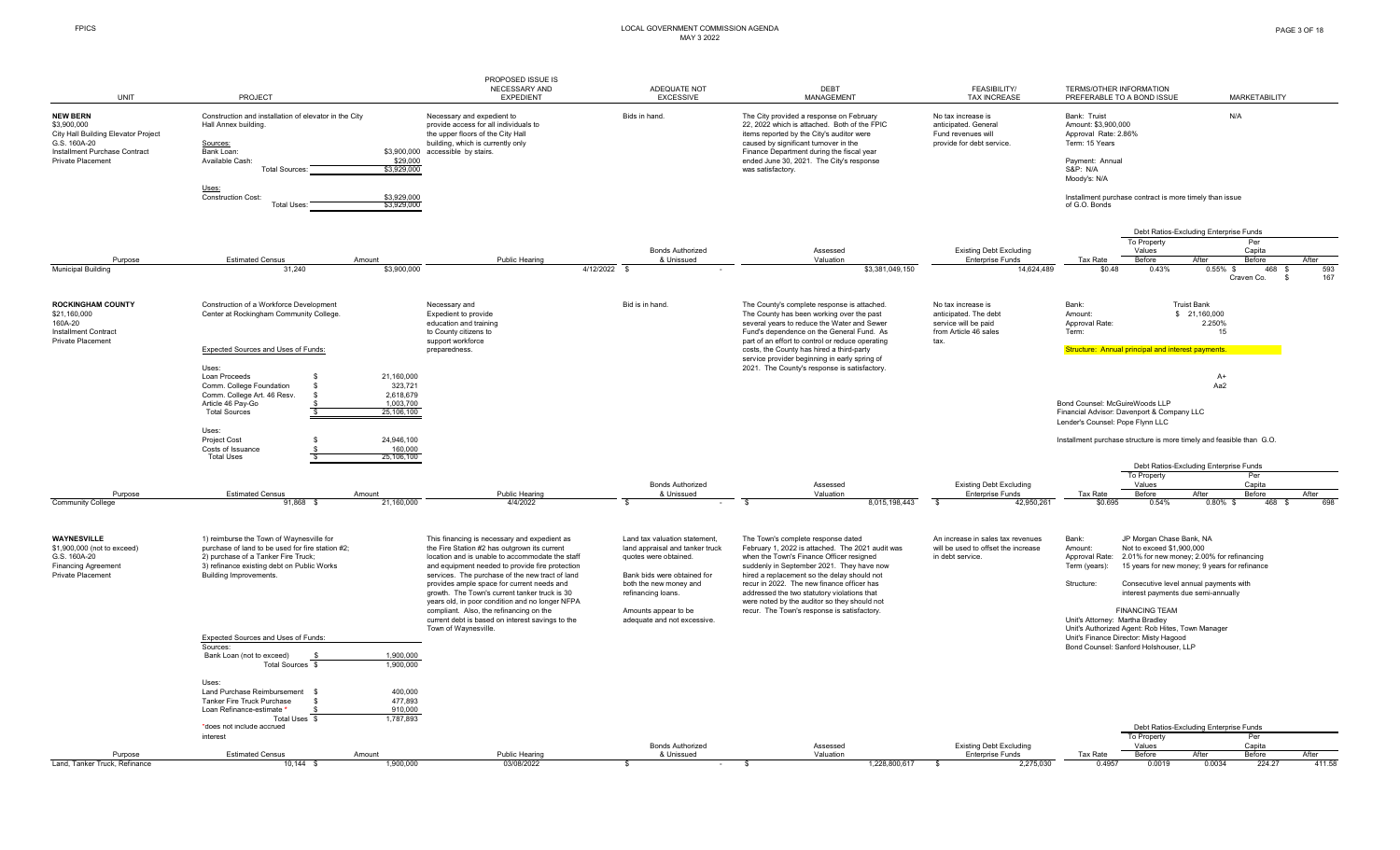| UNIT                                                                        |                                                                                                                                                       | PROJECT    |                           | PROPOSED ISSUE IS<br>NECESSARY AND<br><b>EXPEDIENT</b>                              |                                                                    | ADEQUATE NOT<br><b>EXCESSIVE</b>      |                                                 | <b>DEBT</b><br>MANAGEMENT | <b>TAX INCREASE</b>                                               | <b>TERMS/OTHER INFORMATION</b><br>PREFERABLE TO A BOND ISSUE                                                       |                                                   |                                                                   |                  |       |
|-----------------------------------------------------------------------------|-------------------------------------------------------------------------------------------------------------------------------------------------------|------------|---------------------------|-------------------------------------------------------------------------------------|--------------------------------------------------------------------|---------------------------------------|-------------------------------------------------|---------------------------|-------------------------------------------------------------------|--------------------------------------------------------------------------------------------------------------------|---------------------------------------------------|-------------------------------------------------------------------|------------------|-------|
| <b>CABARRUS COUNTY</b><br>\$113,700,000<br>Draw Program Permanent Financing | Permanent financing to take out balances of<br>construction period financing of draw program<br>previously approved by the LGC. The initial financing |            |                           | Necessary and expedient<br>to permanently finance the<br>County's current draw note | The payoff amount of<br>the draw facility is known<br>and payable. |                                       | No major<br>deficiencies. No<br>defaults noted. |                           | No tax increase is<br>required. Debt service<br>will be paid from | Structure: Annual principal and semi-annual interest payments.<br>Debt service follows straight line amortization. |                                                   |                                                                   |                  |       |
| <b>Limited Obligation Refunding Bonds</b><br>Series 2022A                   | draws were used for projects in the previously<br>contemplated and authorized under the prior LGC                                                     |            |                           | approved by the<br>Commission.                                                      |                                                                    |                                       |                                                 |                           | revenues to the General<br>Fund.                                  | <b>Expected Rate:</b>                                                                                              | Expected Ratings: S&P: AA; Moody's: Aa2; Fitch:AA |                                                                   |                  |       |
| <b>Publicly Offered</b><br>G.S.160A-20                                      | approval.<br>This financing will close the outstanding LOB credit                                                                                     |            |                           |                                                                                     |                                                                    |                                       |                                                 |                           |                                                                   | <b>Effective Interest Cost:</b><br>Expected Underwriters Fee/\$1,000:                                              |                                                   |                                                                   | 3.680%<br>\$5.00 |       |
|                                                                             | facility.                                                                                                                                             |            |                           |                                                                                     |                                                                    |                                       |                                                 |                           |                                                                   |                                                                                                                    |                                                   |                                                                   |                  |       |
|                                                                             | Expected Sources and Uses of Funds:                                                                                                                   |            |                           |                                                                                     |                                                                    |                                       |                                                 |                           |                                                                   |                                                                                                                    |                                                   |                                                                   |                  |       |
|                                                                             | Sources:                                                                                                                                              |            |                           |                                                                                     |                                                                    |                                       |                                                 |                           |                                                                   | APPROVALS<br>Amount Not To Exceed:                                                                                 |                                                   |                                                                   | 113,700,000      |       |
|                                                                             | Par Amount                                                                                                                                            |            | 101,200,000               |                                                                                     |                                                                    |                                       |                                                 |                           |                                                                   | Approval rate not to exceed:                                                                                       |                                                   |                                                                   | 4.680%           |       |
|                                                                             | Premium<br><b>Total Sources</b>                                                                                                                       |            | 12.456.465<br>113,656,465 |                                                                                     |                                                                    |                                       |                                                 |                           |                                                                   | Final Maturity not beyond:                                                                                         |                                                   |                                                                   | 2042             |       |
|                                                                             |                                                                                                                                                       |            |                           |                                                                                     |                                                                    |                                       |                                                 |                           |                                                                   |                                                                                                                    | <b>FINANCING TEAM</b>                             |                                                                   |                  |       |
|                                                                             | Uses:<br><b>Project Costs</b>                                                                                                                         |            |                           |                                                                                     |                                                                    |                                       |                                                 |                           |                                                                   | Bond Counsel: Nexsen Pruet, PLLC<br>Financial Advisor: DEC Associates                                              |                                                   |                                                                   |                  |       |
|                                                                             | Courthouse                                                                                                                                            |            | 54,000,000                |                                                                                     |                                                                    |                                       |                                                 |                           |                                                                   |                                                                                                                    | Underwriter: Piper Sandler (Senior Mgr.);         |                                                                   |                  |       |
|                                                                             | Schools                                                                                                                                               |            | 42.000.000                |                                                                                     |                                                                    |                                       |                                                 |                           |                                                                   | Bank of America (Co-Mgr.)                                                                                          |                                                   |                                                                   |                  |       |
|                                                                             | Other<br>Costs of Issuance                                                                                                                            |            | 16,500,000<br>630,225     |                                                                                     |                                                                    |                                       |                                                 |                           |                                                                   | Trustee: Regions Bank                                                                                              | Underwriter's Counsel: Pope Flynn, LLC            |                                                                   |                  |       |
|                                                                             | <b>Underwriter's Discount</b>                                                                                                                         |            | 526,240                   |                                                                                     |                                                                    |                                       |                                                 |                           |                                                                   |                                                                                                                    |                                                   |                                                                   |                  |       |
|                                                                             | <b>Total Uses</b>                                                                                                                                     |            | 113,656,465               |                                                                                     |                                                                    |                                       |                                                 |                           |                                                                   | financing.                                                                                                         |                                                   | Installment financing agreement is the necessary vehicle for this |                  |       |
|                                                                             |                                                                                                                                                       |            |                           |                                                                                     |                                                                    |                                       |                                                 |                           |                                                                   |                                                                                                                    |                                                   |                                                                   |                  |       |
|                                                                             |                                                                                                                                                       |            |                           |                                                                                     |                                                                    |                                       |                                                 |                           |                                                                   |                                                                                                                    |                                                   | Debt Ratios-Excluding Enterprise Funds                            |                  |       |
|                                                                             |                                                                                                                                                       |            |                           |                                                                                     |                                                                    |                                       |                                                 |                           |                                                                   |                                                                                                                    | To Property                                       |                                                                   | Per              |       |
| Purpose                                                                     | <b>Estimated Census</b>                                                                                                                               |            | Amount                    | Public Hearing                                                                      |                                                                    | <b>Bonds Authorized</b><br>& Unissued |                                                 | Assessed<br>Valuation     | <b>Existing Debt Excluding</b><br><b>Enterprise Funds</b>         | Tax Rate                                                                                                           | Values<br>Before                                  | After                                                             | Capita<br>Before | After |
| Courthouse                                                                  |                                                                                                                                                       | 221,479 \$ | 54,576,000                | 3/21/2022                                                                           | -S                                                                 |                                       | - \$<br>$\sim$                                  | 29,792,368,199            | 295,113,383<br>- \$                                               | \$0.740                                                                                                            | 0.99%                                             | $1.17\%$ \$                                                       | $1,332$ \$       | 1,579 |
| Schools                                                                     |                                                                                                                                                       |            | 42,448,000                |                                                                                     |                                                                    |                                       |                                                 |                           |                                                                   |                                                                                                                    |                                                   |                                                                   |                  |       |
| <b>County Building</b>                                                      |                                                                                                                                                       |            | 16,676,000<br>113,700,000 |                                                                                     |                                                                    |                                       |                                                 |                           |                                                                   |                                                                                                                    |                                                   |                                                                   |                  |       |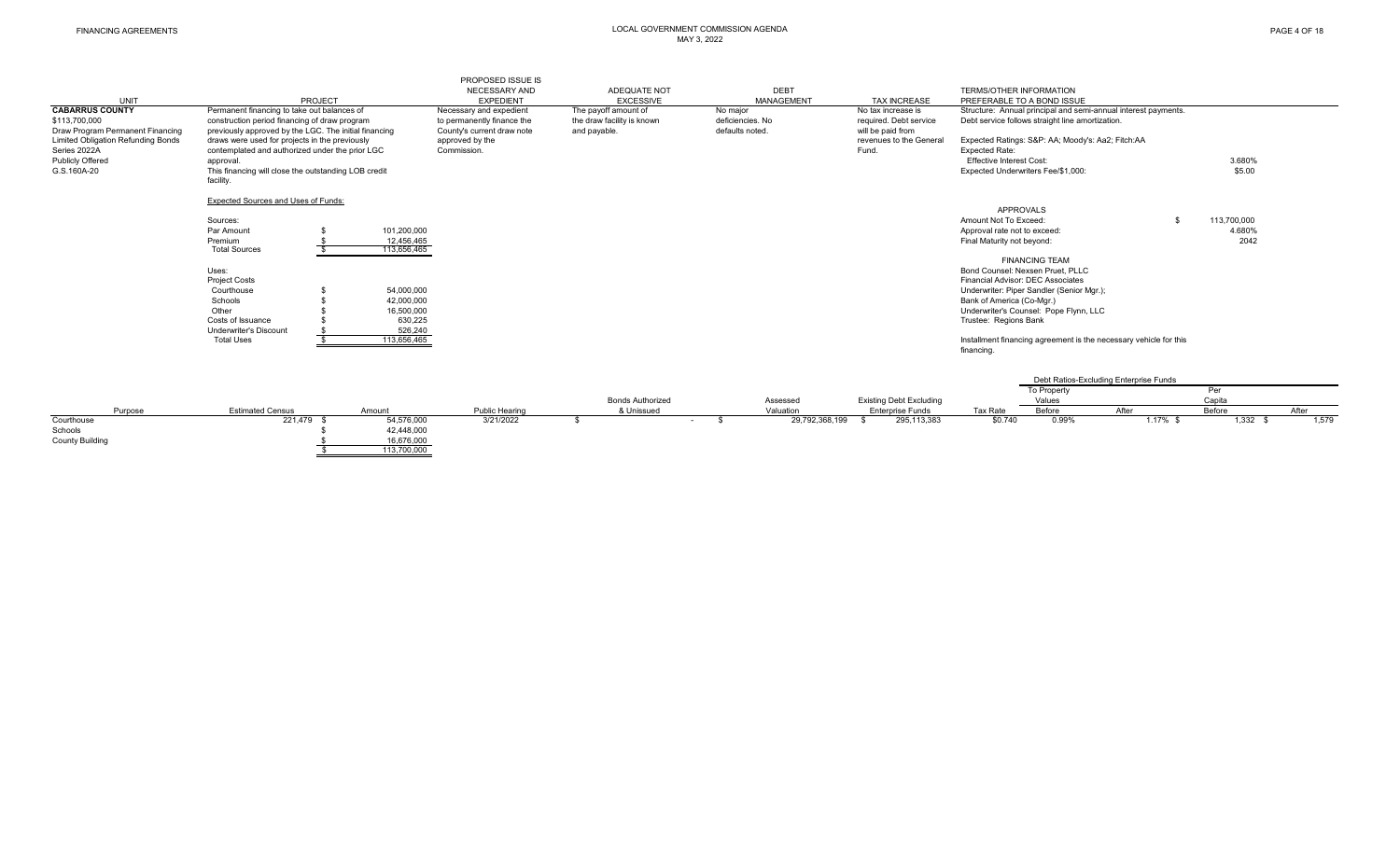|                                 |                                                             |             | <b>PROPOSED ISSUE IS</b> |                           |                          |                                |                                                                               |                                                                                 |                        |       |
|---------------------------------|-------------------------------------------------------------|-------------|--------------------------|---------------------------|--------------------------|--------------------------------|-------------------------------------------------------------------------------|---------------------------------------------------------------------------------|------------------------|-------|
|                                 |                                                             |             | NECESSARY AND            | ADEQUATE NOT              | DEBT                     |                                | <b>TERMS/OTHER INFORMATION</b>                                                |                                                                                 |                        |       |
| <b>UNIT</b>                     | PROJECT                                                     |             | <b>EXPEDIENT</b>         | <b>EXCESSIVE</b>          | MANAGEMENT               | <b>TAX INCREASE</b>            | PREFERABLE TO A BOND ISSUE                                                    |                                                                                 |                        |       |
| <b>CABARRUS COUNTY</b>          | (1) Next phase of construction and equipping of a new       |             | Necessary and            | The cost of the           | No major deficiencies or | No tax increase is             | Structure: Non-revolving, draw down, interest only variable rate bridge loan  |                                                                                 |                        |       |
| \$160,000,000                   | approximately 250,000 square foot Courthouse, (2)           |             | expedient to replace     | courthouse will be        | defaults noted.          | anticipated, Debt              |                                                                               | installment financing. Principal payable at maturity or prior to redemption. If |                        |       |
| <b>Limited Obligation Bonds</b> | replacement of R. Brown McAllister Elementary School        |             | out of date and          | determined by a three     |                          | service will be paid           | the County is not able to obtain financing at the end of the three year term, |                                                                                 |                        |       |
| Series 2022B                    | (3) construction of new HQ for Emergency Medical            |             | inadeguately spaced      | phase GMP of which the    |                          | with revenues from the         |                                                                               | the Draw Facility will convert to a three year loan with 36 equal monthly       |                        |       |
| Interim Draw Facility           | Services (EMS), (4) construction of Mt. Pleasant            |             | facilities and better    | first two have been       |                          | General Fund.                  | principal payments plus interest.                                             |                                                                                 |                        |       |
| G.S.160A-20                     | Library/Senior Center, (5) various smaller projects         |             | provide County           | obtained. This            |                          |                                |                                                                               |                                                                                 |                        |       |
| Private Placement               | across multiple school. County and recreational facilities. |             | services.                | financing will provide    |                          |                                | APPROVALS                                                                     |                                                                                 |                        |       |
|                                 |                                                             |             |                          | sufficient funding to     |                          |                                | Amount Not To Exceed                                                          | 160.000.000                                                                     |                        |       |
|                                 |                                                             |             |                          | complete the project.     |                          |                                | Approval rate not to exceed                                                   | 100% SIFMA + 22bps                                                              |                        |       |
|                                 | Expected Sources and Uses of Funds:                         |             |                          | The other projects are in |                          |                                | Initial Term (Years):                                                         |                                                                                 |                        |       |
|                                 |                                                             |             |                          | various stages of the     |                          |                                | Final Maturity not beyond:                                                    |                                                                                 |                        |       |
|                                 | Sources:                                                    |             |                          | bidding process and the   |                          |                                |                                                                               | Term Loan Rate: Maximum of: Prime Rate + 1%; Fed Funds + 2%; or 7%              |                        |       |
|                                 | Loan Amount                                                 | 160,000,000 |                          | County has provided the   |                          |                                | Default Rate:                                                                 | Term Loan Rate +3%                                                              |                        |       |
|                                 | <b>Total Sources</b>                                        | 160.000.000 |                          | most up to date           |                          |                                | Maximum Default Rate:                                                         |                                                                                 | 20%                    |       |
|                                 |                                                             |             |                          | determinations of costs.  |                          |                                |                                                                               |                                                                                 |                        |       |
|                                 | Uses:                                                       |             |                          |                           |                          |                                | <b>FINANCING TEAM</b>                                                         |                                                                                 |                        |       |
|                                 | Project Funds:                                              |             |                          |                           |                          |                                | Lender: Bank of America N.A.                                                  |                                                                                 |                        |       |
|                                 | Courthouse                                                  | 67,500,000  |                          |                           |                          |                                | Bond Counsel: Nexsen Pruet PLLC                                               |                                                                                 |                        |       |
|                                 | Schools                                                     | 50,792,707  |                          |                           |                          |                                | Lender's Counsel: McGuire Woods                                               |                                                                                 |                        |       |
|                                 | <b>County Buildings</b>                                     | 32.057.977  |                          |                           |                          |                                | Financial Advisor: DEC Associates, Inc.                                       |                                                                                 |                        |       |
|                                 | Other                                                       | 9,649,316   |                          |                           |                          |                                |                                                                               |                                                                                 |                        |       |
|                                 | <b>Total Uses</b>                                           | 160,000,000 |                          |                           |                          |                                |                                                                               | Installment financing is more timely than issuing G. O. Bonds                   |                        |       |
|                                 |                                                             |             |                          |                           |                          |                                |                                                                               | Debt Ratios-Excluding Enterprise Funds                                          |                        |       |
|                                 |                                                             |             |                          |                           |                          |                                | To Property                                                                   |                                                                                 | Per                    |       |
|                                 |                                                             |             |                          | <b>Bonds Authorized</b>   | Assessed                 | <b>Existing Debt Excluding</b> | Values                                                                        |                                                                                 | Capita                 |       |
| Purpose                         | <b>Estimated Census</b>                                     | Amount      | Public Hearing           | & Unissued                | Valuation                | <b>Enterprise Funds</b>        | Before<br>Tax Rate                                                            | After                                                                           | Before                 | After |
| Courthouse                      | 221,479                                                     | 67,500,000  | 3/21/2022                |                           | 29,792,368,199<br>$\sim$ | 295, 113, 383                  | \$0.740                                                                       | 0.99%                                                                           | 1.53% \$<br>$1,332$ \$ | 2,055 |
| Schools                         |                                                             | 50,792,707  |                          |                           |                          |                                |                                                                               |                                                                                 |                        |       |
| <b>County Buildings</b>         |                                                             | 32,057,977  |                          |                           |                          |                                |                                                                               |                                                                                 |                        |       |
| Recreation                      |                                                             | 8,312,652   |                          |                           |                          |                                |                                                                               |                                                                                 |                        |       |
| Telecommunication               |                                                             | 1,336,664   |                          |                           |                          |                                |                                                                               |                                                                                 |                        |       |
|                                 |                                                             | 160,000,000 |                          |                           |                          |                                |                                                                               |                                                                                 |                        |       |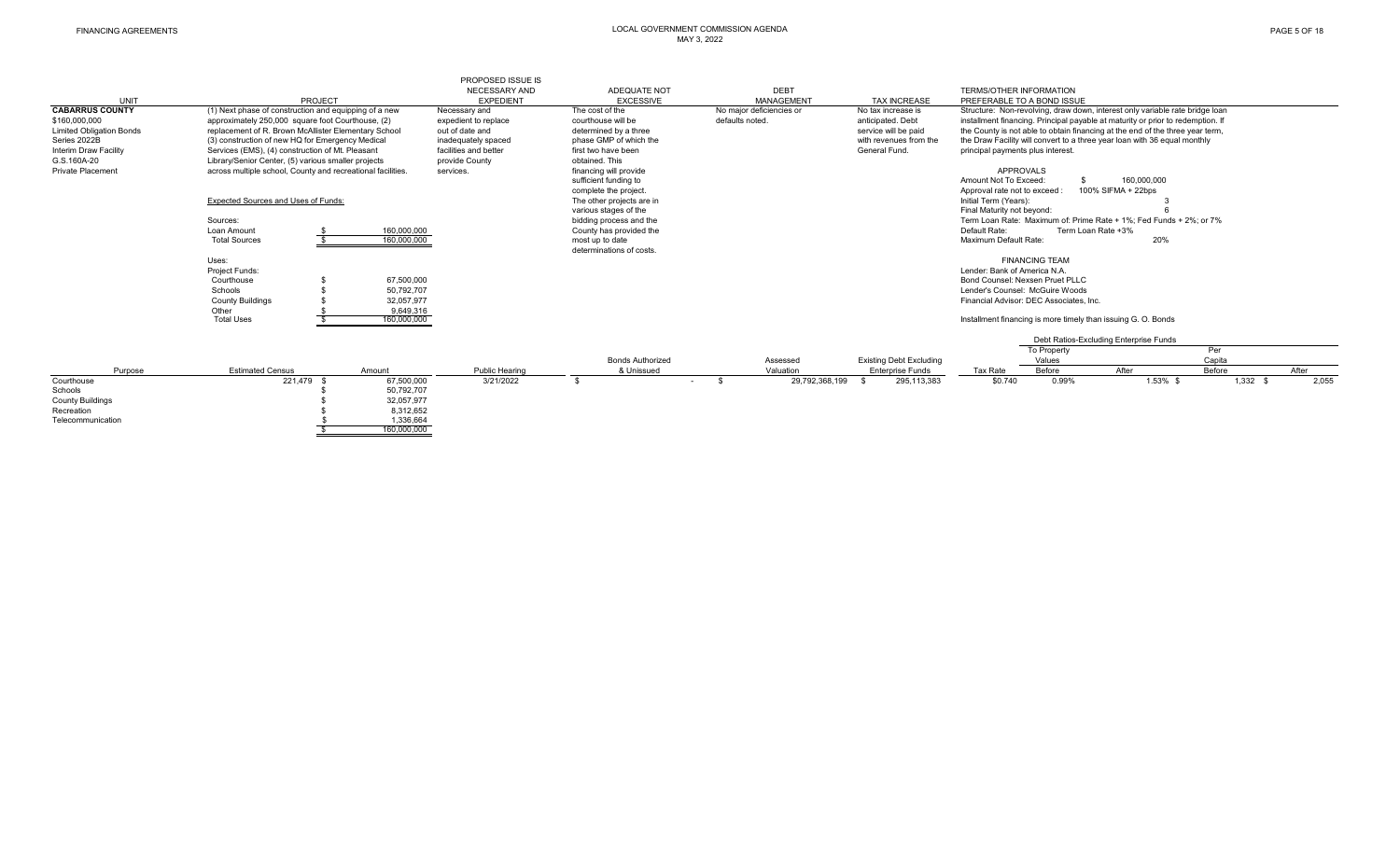|                                                    |                                                                                              |                          | PROPOSED ISSUE IS<br>NECESSARY AND                                | ADEQUATE NOT                        | <b>DEBT</b>                           |                                                 | <b>TERMS/OTHER INFORMATION</b>                                       |                                        |                                             |
|----------------------------------------------------|----------------------------------------------------------------------------------------------|--------------------------|-------------------------------------------------------------------|-------------------------------------|---------------------------------------|-------------------------------------------------|----------------------------------------------------------------------|----------------------------------------|---------------------------------------------|
| <b>UNIT</b>                                        | PROJECT                                                                                      |                          | <b>EXPEDIENT</b>                                                  | <b>EXCESSIVE</b>                    | MANAGEMENT                            | <b>TAX INCREASE</b>                             | PREFERABLE TO A BOND ISSUE                                           |                                        |                                             |
| <b>CARRBORO</b>                                    | Construction of a three story, 51,884 square                                                 |                          | Necessary and                                                     | Bid is in hand.                     | No deficiencies or<br>defaults noted. | No tax increase is                              | Bank:                                                                | \$                                     | <b>Truist Bank</b><br>12,650,000            |
| \$12,650,000<br>160A-20                            | foot building with 171 parking space deck to<br>provide space for the Town Recreation, Parks |                          | expedient to increase<br>and improve Town and                     |                                     |                                       | anticipated. The debt<br>service will paid from | Amount<br>Approval Rate:                                             |                                        | 2.820%                                      |
| Installment Contract                               | and Cultural Resources Program, the Orange                                                   |                          | County services. The                                              |                                     |                                       | the General Fund.                               | Term (years):                                                        |                                        | 20                                          |
| <b>Private Placement</b>                           | County Southern Branch Library and the                                                       |                          | library is a joint project                                        |                                     |                                       |                                                 |                                                                      |                                        |                                             |
|                                                    | Orange County skilled Development Center as<br>well as a small portion for WCOM Radio.       |                          | with Orange County<br>and both units are                          |                                     |                                       |                                                 | Structure: Annual principal and semi-annual interest payments.       |                                        |                                             |
|                                                    | Orange County is financing a portion of the                                                  |                          | currently seeking                                                 |                                     |                                       |                                                 | Bank placement will not be rated. Current G.O. ratings:              |                                        |                                             |
|                                                    | building proportional to its usage.                                                          |                          | approval for their                                                |                                     |                                       |                                                 | S&P                                                                  |                                        | AAA                                         |
|                                                    |                                                                                              |                          | share of the financing.                                           |                                     |                                       |                                                 | Moody's:                                                             |                                        | Aa1                                         |
|                                                    | Expected Sources and Uses of Funds:                                                          |                          |                                                                   |                                     |                                       |                                                 |                                                                      |                                        |                                             |
|                                                    |                                                                                              |                          |                                                                   |                                     |                                       |                                                 | <b>FINANCING TEAM</b>                                                |                                        |                                             |
|                                                    | Uses:<br>Loan Proceeds                                                                       |                          |                                                                   |                                     |                                       |                                                 | Bond Counsel Counsel: Sanford Holshouser                             |                                        |                                             |
|                                                    | S<br>Orange County<br>\$                                                                     | 12,650,000<br>22.218.882 |                                                                   |                                     |                                       |                                                 | Financial Advisor: First Tryon Advisors<br>Bank Counsel: Pope Flynn  |                                        |                                             |
|                                                    | Cash Contribution                                                                            | 6,461,095                |                                                                   |                                     |                                       |                                                 | Installment purchase structure is more timely and feasible than G.O. |                                        |                                             |
|                                                    | <b>Total Sources</b>                                                                         | 41,329,977               |                                                                   |                                     |                                       |                                                 |                                                                      |                                        |                                             |
|                                                    |                                                                                              |                          |                                                                   |                                     |                                       |                                                 |                                                                      |                                        |                                             |
|                                                    | Uses:                                                                                        |                          |                                                                   |                                     |                                       |                                                 |                                                                      |                                        |                                             |
|                                                    | <b>Project Cost</b><br><b>Total Uses</b>                                                     | 41.329.977<br>41.329.977 |                                                                   |                                     |                                       |                                                 |                                                                      |                                        |                                             |
|                                                    |                                                                                              |                          |                                                                   |                                     |                                       |                                                 |                                                                      | Debt Ratios-Excluding Enterprise Funds |                                             |
|                                                    |                                                                                              |                          |                                                                   |                                     |                                       |                                                 | To Property                                                          | Per                                    |                                             |
|                                                    |                                                                                              |                          |                                                                   | <b>Bonds Authorized</b>             | Assessed                              | <b>Existing Debt Excluding</b>                  | Values                                                               | Capita                                 |                                             |
| Purpose                                            | <b>Estimated Census</b>                                                                      | Amount                   | Public Hearing                                                    | & Unissued                          | Valuation                             | <b>Enterprise Funds</b>                         | Before<br>Tax Rate                                                   | After<br>Before                        | After                                       |
| <b>Municipal Buildings</b>                         | 21.295 \$                                                                                    | 12,650,000               | 4/5/2022                                                          | - \$<br>$\sim$                      | 2.806.444.019<br><b>S</b>             | 2,203,683<br>- \$                               | \$0.589<br>0.08%                                                     | $0.53\%$ \$<br>Orange Co.              | 698<br>$103 - $$<br>1,923<br>- \$           |
|                                                    |                                                                                              |                          |                                                                   |                                     |                                       |                                                 |                                                                      |                                        |                                             |
| <b>LEXINGTON</b>                                   | Development, renovation and construction of a new                                            |                          | Necessary and expedient to                                        | Guaranteed Maximum Price (GMP)      | No deficiencies or                    | No tax increase is                              | Bank: Webster Bank                                                   | N/A                                    |                                             |
| \$14,000,000                                       | one stop smart service administrative building for                                           |                          | provide access for all current                                    | has been provided by Balfour Beatty | defaults noted                        | anticipated. Enterprise                         | Amount: \$14,000,000                                                 |                                        |                                             |
| <b>City Centre Project</b>                         | Lexington residents and utility customers to be                                              |                          | customer service functions                                        | as part of a Design-Build contract. |                                       | Fund (Utility                                   | Approval Rate: 2.84%                                                 |                                        |                                             |
| G.S. 160A-20                                       | located in the former Windstream building at                                                 |                          | that are housed in                                                |                                     |                                       | Administration Fund)                            | Term: 20 Years                                                       |                                        |                                             |
| Installment Purchase Contract<br>Private Placement | 200 North State Street.                                                                      |                          | multiple locations                                                |                                     |                                       | revenues will                                   | Payment: Level Semi-Annual Principal/Interest<br><b>S&amp;P: N/A</b> |                                        |                                             |
|                                                    | Sources:                                                                                     |                          | and are inadequate for serving the<br>current and future needs of |                                     |                                       | provide for debt service.                       | Moody's: N/A                                                         |                                        |                                             |
|                                                    | Bank Loan:                                                                                   |                          | \$14,000,000 Lexington residents and                              |                                     |                                       |                                                 | <b>FINANCING TEAM</b>                                                |                                        |                                             |
|                                                    | Available Cash:                                                                              |                          | \$700,000 utility customers.                                      |                                     |                                       |                                                 | Counsel: Womble Bond Dickinson (US) LLP                              |                                        |                                             |
|                                                    | <b>Total Sources:</b>                                                                        | \$14,700,000             |                                                                   |                                     |                                       |                                                 |                                                                      |                                        |                                             |
|                                                    |                                                                                              |                          |                                                                   |                                     |                                       |                                                 | Installment purchase contract is more timely than issue              |                                        |                                             |
|                                                    | Uses:<br><b>Construction Cost:</b>                                                           | \$14,000,000             |                                                                   |                                     |                                       |                                                 | of G.O. Bonds                                                        |                                        |                                             |
|                                                    | Contingency:                                                                                 | \$700,000                |                                                                   |                                     |                                       |                                                 |                                                                      | Debt Ratios-Excluding Enterprise Funds |                                             |
|                                                    | <b>Total Uses:</b>                                                                           | \$14,700,000             |                                                                   |                                     |                                       |                                                 | To Property                                                          | Per                                    |                                             |
|                                                    |                                                                                              |                          |                                                                   | <b>Bonds Authorized</b>             | Assessed                              | <b>Existing Debt Excluding</b>                  | Values                                                               | Capita                                 |                                             |
| Purpose                                            | <b>Estimated Census</b>                                                                      | Amount                   | Public Hearing                                                    | & Unissued                          | Valuation                             | <b>Enterprise Funds</b>                         | Before<br>Tax Rate                                                   | After<br>Before                        | After                                       |
| <b>Municipal Building</b>                          | 19,632 \$                                                                                    | 14,000,000               | 3/28/2022 \$                                                      |                                     | \$1,802,098,099                       | 30,944,680                                      | \$0.65<br>1.72%                                                      | 2.49% \$<br>Davidson Co.               | 2,289<br>$1,576$ \$<br>345<br>$\mathcal{L}$ |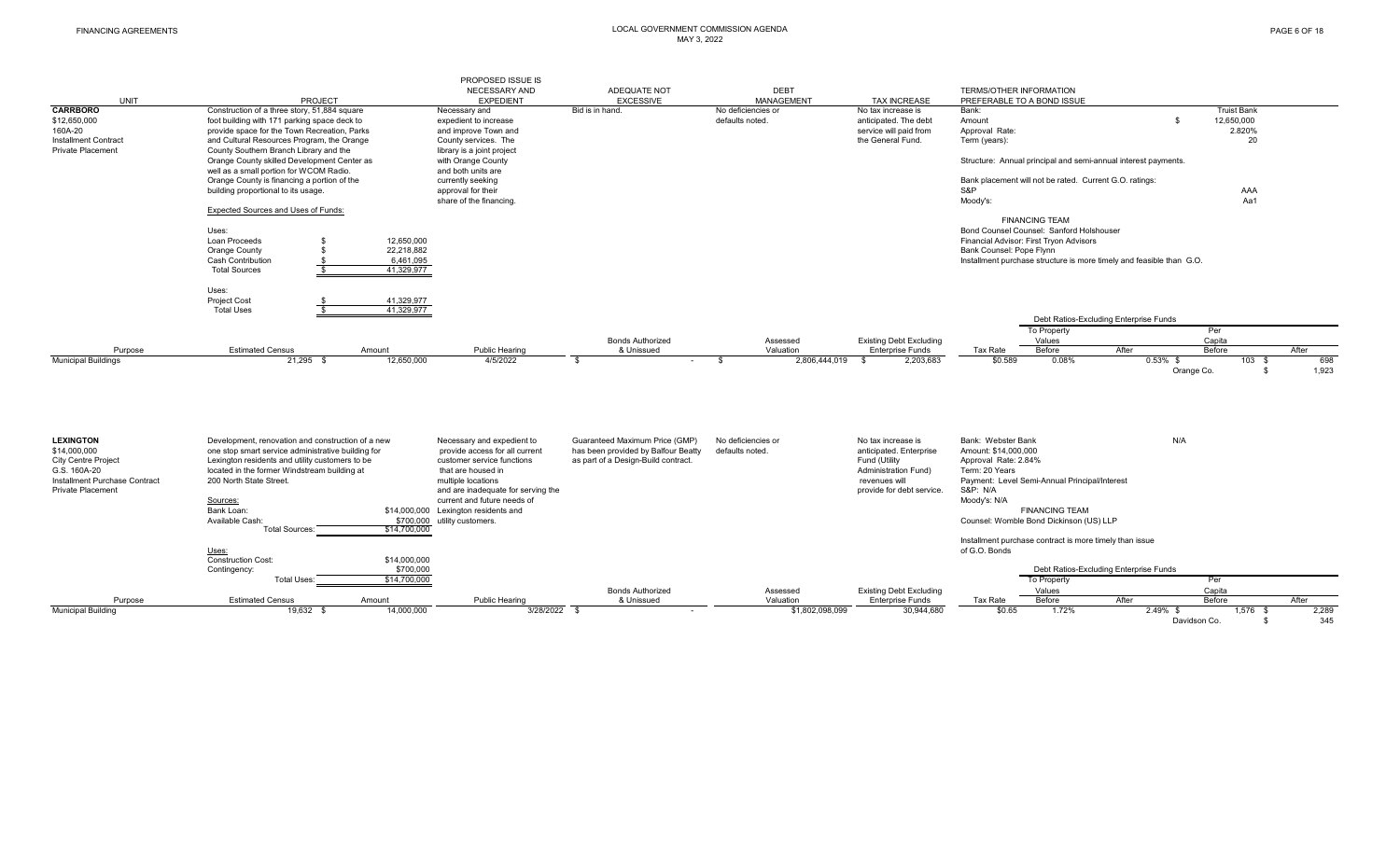| UNIT<br><b>ORANGE COUNTY</b>    | PROJECT<br>Various capital improvements including a new library, |              | PROPOSED ISSUE IS<br>NECESSARY AND<br><b>EXPEDIENT</b><br>Necessary and | ADEQUATE NOT<br><b>EXCESSIVE</b><br>Documentation for | <b>DEBT</b><br>MANAGEMENT<br>No deficiencies or | <b>TAX INCREASE</b><br>While no tax increase is | <b>TERMS/OTHER INFORMATION</b><br>PREFERABLE TO A BOND ISSUE     |                       | Structure: Annual principal and semi-annual interest payments.        |                      |       |
|---------------------------------|------------------------------------------------------------------|--------------|-------------------------------------------------------------------------|-------------------------------------------------------|-------------------------------------------------|-------------------------------------------------|------------------------------------------------------------------|-----------------------|-----------------------------------------------------------------------|----------------------|-------|
| \$43,250,000                    | public vehicles and multiple school and County building          |              | expedient to better                                                     | substantiating                                        | defaults noted.                                 | necessary for this                              |                                                                  |                       | Projects are grouped as short term or long term with 5,7,8,15 and 20  |                      |       |
| <b>Limited Obligation Bonds</b> | projects.                                                        |              | provide County                                                          | projects costs have                                   |                                                 | financing the County                            |                                                                  |                       | year terms respectively. Debt service follows level principal for     |                      |       |
| Series 2022                     |                                                                  |              | services.                                                               | been provided by                                      |                                                 | has recently approved                           |                                                                  |                       | General Fund backed debt and level debt service for projects          |                      |       |
| <b>Multiple Projects</b>        |                                                                  |              |                                                                         | the County.                                           |                                                 | a 3 cent increase in                            |                                                                  |                       | supported through enterprise funds and short term vehicles/equipment. |                      |       |
| G.S.160A-20                     | Expected Sources and Uses of Funds:                              |              |                                                                         |                                                       |                                                 | the ad valorum tax rate                         |                                                                  |                       |                                                                       |                      |       |
| Installment Contract            | Sources:                                                         | Series A     | Series B                                                                |                                                       |                                                 | in FY 2022 to fund its                          |                                                                  |                       | Current G.O. Ratings: S&P: AAA; Moody's: Aaa; Fitch: AAA              |                      |       |
| <b>Private Placement</b>        | Loan Proceeds                                                    | 6.675.000 \$ | 36.575.000                                                              |                                                       |                                                 | broader Capital                                 |                                                                  |                       |                                                                       |                      |       |
|                                 | <b>Total Sources</b>                                             | 6,675,000    | 36,575,000                                                              |                                                       |                                                 | Improvement Plan. The                           | <b>APPROVALS</b>                                                 |                       |                                                                       |                      |       |
|                                 | Uses:                                                            |              |                                                                         |                                                       |                                                 | County acknowledged<br>that there may be        | Amount Not To Exceed:<br>Approval rate not to exceed (Series A): |                       | \$                                                                    | 43,250,000<br>2.130% |       |
|                                 | Project Funds:                                                   |              |                                                                         |                                                       |                                                 | future tax increases to                         | Approval rate not to exceed (Series B):                          |                       |                                                                       | 2.410%               |       |
|                                 | 5-Year Level Debt Service                                        | 663,522      |                                                                         |                                                       |                                                 | fund the CIP and any                            | Final Maturity not Beyond (Series A):                            |                       |                                                                       | 2031                 |       |
|                                 | 7-Year Level Debt Service                                        | 2,814,765    |                                                                         |                                                       |                                                 | increase directly                               | Final Maturity not Beyond (Series B):                            |                       |                                                                       | 2043                 |       |
|                                 | 8-Year Level Debt Service                                        | 157,755      |                                                                         |                                                       |                                                 | associated with this                            |                                                                  |                       |                                                                       |                      |       |
|                                 | 8-Year Level Principal                                           | 3,000,000    |                                                                         |                                                       |                                                 | financing will be                               |                                                                  | <b>FINANCING TEAM</b> |                                                                       |                      |       |
|                                 | 15-Year Level Principal                                          |              | 2,188,046                                                               |                                                       |                                                 | minimal. Debt service                           | Lender: Truist Bank                                              |                       |                                                                       |                      |       |
|                                 | 20-Year Level Principal                                          |              | 34,175,912                                                              |                                                       |                                                 | will be paid with                               | Bond Counsel: Sanford Holshouser, LLP                            |                       |                                                                       |                      |       |
|                                 | Costs of Issuance                                                | 38,958       | 211,042                                                                 |                                                       |                                                 | revenues to the Capital                         | Lender's Counsel: Parker Poe Adams & Bernstein LLP               |                       |                                                                       |                      |       |
|                                 | <b>Total Uses</b>                                                | 6,675,000    | 36,575,000                                                              |                                                       |                                                 | Reserve Fund, Solid                             | Financial Advisor: Davenport & Company LLC                       |                       |                                                                       |                      |       |
|                                 |                                                                  |              |                                                                         |                                                       |                                                 | waste and Sportsplex                            | Trustee: BNY Mellon                                              |                       |                                                                       |                      |       |
|                                 |                                                                  |              |                                                                         |                                                       |                                                 | debt service will be                            |                                                                  |                       | Installment financing is more timely than issuing G. O. Bonds         |                      |       |
|                                 |                                                                  |              |                                                                         |                                                       |                                                 | paid from their                                 |                                                                  |                       |                                                                       |                      |       |
|                                 |                                                                  |              |                                                                         |                                                       |                                                 | respective enterprise                           |                                                                  |                       |                                                                       |                      |       |
|                                 |                                                                  |              |                                                                         |                                                       |                                                 | funds.                                          |                                                                  |                       |                                                                       |                      |       |
|                                 |                                                                  |              |                                                                         |                                                       |                                                 |                                                 |                                                                  |                       | Debt Ratios-Excluding Enterprise Funds                                |                      |       |
|                                 |                                                                  |              |                                                                         |                                                       |                                                 |                                                 |                                                                  | To Property           |                                                                       | Per                  |       |
|                                 |                                                                  |              |                                                                         | <b>Bonds Authorized</b>                               | Assessed                                        | <b>Existing Debt Excluding</b>                  |                                                                  | Values                |                                                                       | Capita               |       |
| Purpose                         | <b>Estimated Census</b>                                          | Amount       | Public Hearing                                                          | & Unissued                                            | Valuation                                       | <b>Enterprise Funds</b>                         | Tax Rate                                                         | Before                | After                                                                 | Before               | After |
| <b>County Buildings</b>         | 149,013 \$                                                       | 31,293,885   | $4/5/2022$ \$                                                           |                                                       | 14,450,000<br>\$21,838,427,230                  | 281,810,470                                     | \$0.819                                                          | 1.36%                 | $1.38\%$ \$                                                           | 1,988 \$             | 2,023 |
| Schools                         |                                                                  | 5,230,322    |                                                                         |                                                       |                                                 |                                                 |                                                                  |                       |                                                                       |                      |       |
| Solid Waste                     |                                                                  | 2,062,806    |                                                                         |                                                       |                                                 |                                                 |                                                                  |                       |                                                                       |                      |       |
| Telecommunication               |                                                                  | 2.046.101    |                                                                         |                                                       |                                                 |                                                 |                                                                  |                       |                                                                       |                      |       |
| Vehicles                        |                                                                  | 926,865      |                                                                         |                                                       |                                                 |                                                 |                                                                  |                       |                                                                       |                      |       |
| Flood & Erosion                 |                                                                  | 878,477      |                                                                         |                                                       |                                                 |                                                 |                                                                  |                       |                                                                       |                      |       |
| Recreation                      |                                                                  | 811,545      |                                                                         |                                                       |                                                 |                                                 |                                                                  |                       |                                                                       |                      |       |
|                                 |                                                                  | 43,250,000   |                                                                         |                                                       |                                                 |                                                 |                                                                  |                       |                                                                       |                      |       |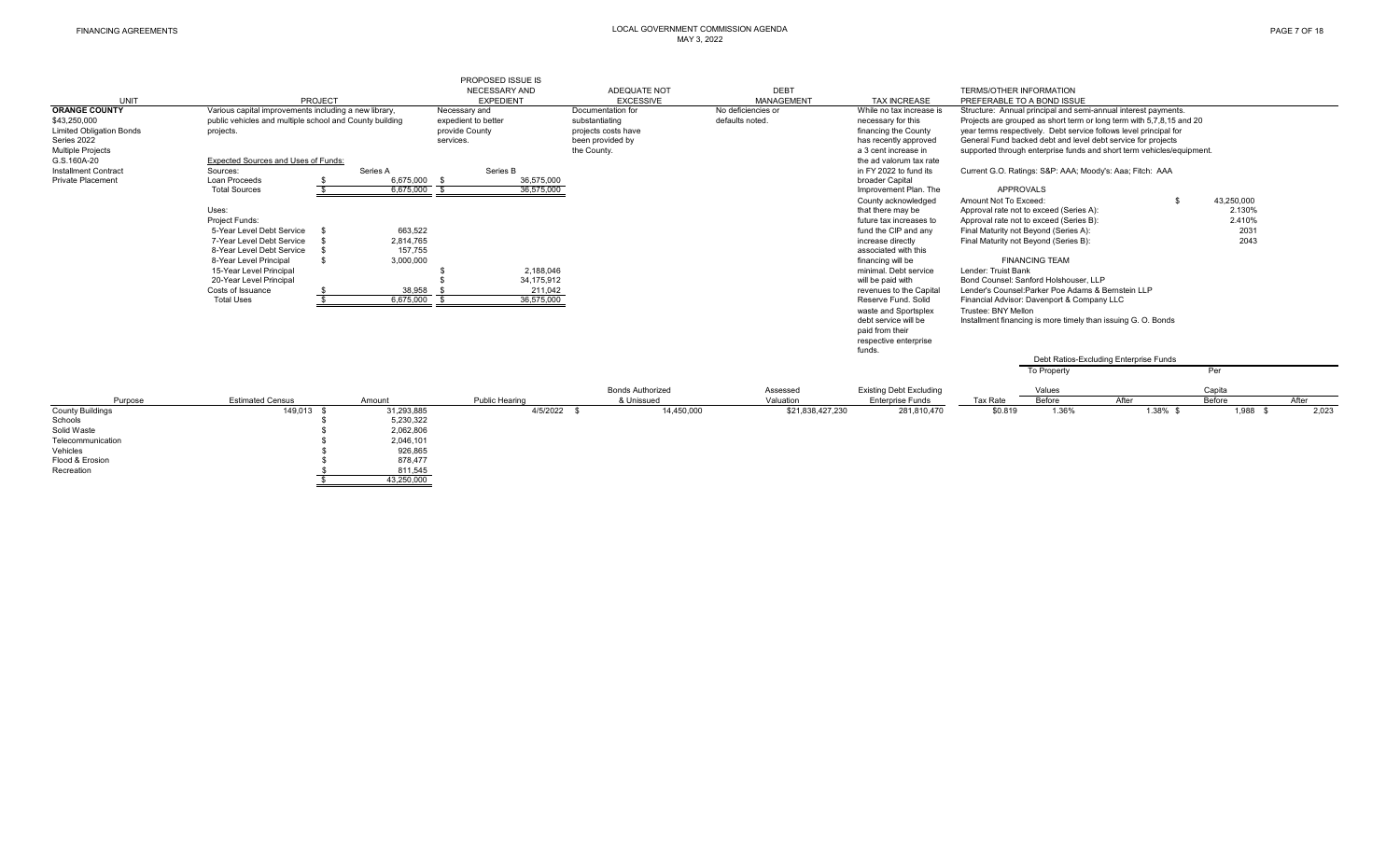| <b>PAGE 8 OF 18</b> |  |  |  |
|---------------------|--|--|--|
|---------------------|--|--|--|

|                                     |                                                                                                                                                                                                     | PROPOSED ISSUE IS         |                     |                    |                                              |                                                                                                                                                                                                             |                             |            |
|-------------------------------------|-----------------------------------------------------------------------------------------------------------------------------------------------------------------------------------------------------|---------------------------|---------------------|--------------------|----------------------------------------------|-------------------------------------------------------------------------------------------------------------------------------------------------------------------------------------------------------------|-----------------------------|------------|
|                                     |                                                                                                                                                                                                     | NECESSARY AND             | <b>ADEQUATE NOT</b> | <b>DEBT</b>        | <b>FEASIBILITY/</b>                          | <b>TERMS/OTHER INFORMATION</b>                                                                                                                                                                              |                             |            |
| <b>UNIT</b>                         | <b>PROJECT</b>                                                                                                                                                                                      | <b>EXPEDIENT</b>          | <b>EXCESSIVE</b>    | MANAGEMENT         | <b>TAX INCREASE</b>                          | PREFERABLE TO A BOND ISSUE                                                                                                                                                                                  | <b>MARKETABILITY</b>        |            |
| DURHAM, City of                     | All or portion of bonds to be refunded:                                                                                                                                                             | Necessary and expedient   | Amount is adequate  | No defaults noted. | Debt service will be                         | Structure:                                                                                                                                                                                                  | Current G.O. Ratings:       |            |
| \$30,500,000<br>G.S. 159-72         | \$4,555,000 General Obligation Bonds, Series                                                                                                                                                        | to provide savings on the | to redeem debt.     |                    | significantly reduced<br>for the 2012 Bonds. | Current refunding: Expected net present                                                                                                                                                                     | Moody's:<br><b>S&amp;P:</b> | Aaa<br>AAA |
| <b>General Obligation Refunding</b> | 2012A dated July 10, 2012, with interest rates of<br>3.0% to 3.25% and an average interest rate of                                                                                                  | outstanding issues.       |                     |                    |                                              | value savings of \$1,850,900 or 6.25% of<br>the refunded bonds (3.08% for 2012A,                                                                                                                            | Fitch:                      | AAA        |
| Bonds                               | 3.1384%; \$22,280,000 General Obligation                                                                                                                                                            |                           |                     |                    |                                              | 7.17% for 2012C and 4.005% for 2012D)                                                                                                                                                                       |                             |            |
|                                     | Bonds, Series 2012C dated July 11, 2012,                                                                                                                                                            |                           |                     |                    |                                              | as of 4-6-2022.                                                                                                                                                                                             | (Expected Ratings)          |            |
|                                     | with interest rates of 3.0% to 4.0% and<br>an average interest rate of 3.9447%, and<br>\$2,805,000 G.O. Refunding Bonds, Series 2012D<br>dated July 11, 2012, with an interest rate of<br>$5.0\%$ . |                           |                     |                    |                                              | The refunding bonds will be structured with<br>no extension of maturities, with the final<br>maturity on 7-1-2032. Average savings are<br>calculated at approximately \$207,000 annually<br>(FY 2024/2033). |                             |            |
|                                     |                                                                                                                                                                                                     |                           |                     |                    |                                              | Sale: Competitive Sale<br>Sale Date: On or about May 24, 2022                                                                                                                                               |                             |            |
|                                     |                                                                                                                                                                                                     |                           |                     |                    |                                              | Approvals:<br>Amount: Not to exceed \$30,500,000<br>Final Maturity: July 1, 2032                                                                                                                            |                             |            |
|                                     |                                                                                                                                                                                                     |                           |                     |                    |                                              | Financing Team:<br>Bond Counsel: Parker Poe Adams & Bernstein LLP<br>Financial Advisor: First Tryon Advisors                                                                                                |                             |            |

|           |                         |            |                      |                         |                |                         |                      | Debt Ratios-Excluding Enterprise Funds |          |                |         |
|-----------|-------------------------|------------|----------------------|-------------------------|----------------|-------------------------|----------------------|----------------------------------------|----------|----------------|---------|
|           |                         |            |                      |                         |                |                         |                      | <b>To Property</b>                     |          | Per            | Per     |
|           |                         |            |                      | <b>Bonds Authorized</b> | Assessec       | Existing Debt Excluding |                      | Values                                 |          | Capita         | Capita  |
| Purpose   | <b>Estimated Census</b> | Amount     | <b>Election Date</b> | & Unissued              | Valuation      | <b>Enterprise Funds</b> | Tax Rate             | Before                                 | After    | <b>Before</b>  | After   |
| Refunding | 284,173                 | 30,500,000 | N/A                  | 95,000,000              | 37,419,697,032 | 225,560,000             | 0.5517               | 0.86%                                  | $0.86\%$ | $^{\circ}$ 128 | \$1,131 |
|           |                         |            |                      |                         |                |                         | <b>Durham County</b> |                                        |          | 1,489          |         |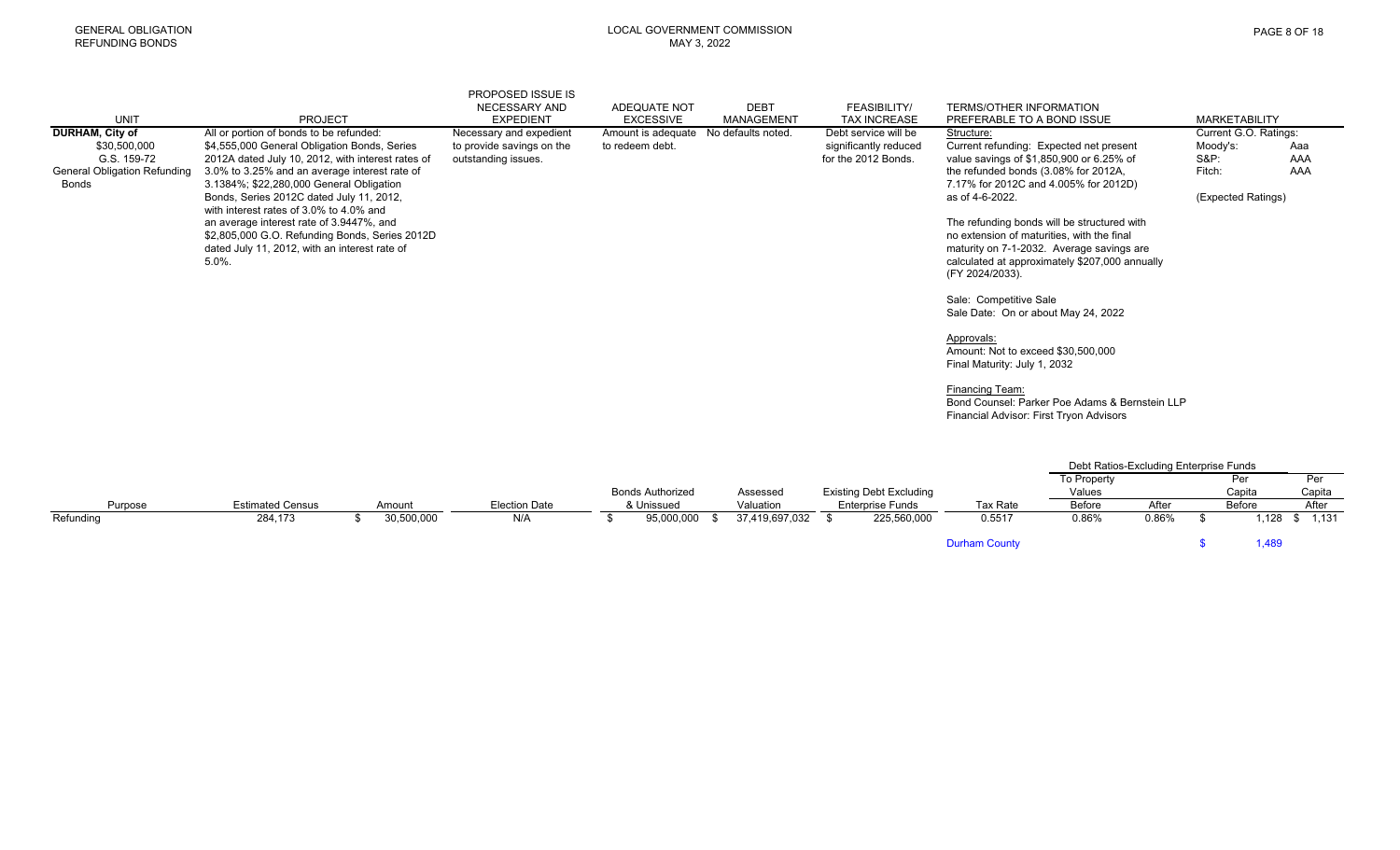| PROJECT                                                                                                                                                                                                                                                                                                                                                                                                                                                                                                                                                                                                     |                                                                                                                                                                                                                                                                                                                                                                                                                                                                                                                                                                           | PROJECT IS<br><b>NECESSARY &amp;</b><br><b>EXPEDIENT</b>                                                                                                                                                                                                            | AMOUNT OF PROJECT<br><b>IS ADEQUATE BUT</b><br><b>NOT EXCESSIVE</b>                                                                                                                                                                                                                                                              | <b>FEASIBILITY</b>                                                                                                                                                                                                                                                                                                                                                   | <b>DEBT</b><br>MANAGEMENT                    | <b>MARKETABILITY</b>                                                                                                                                                                                                                         | <b>TERMS/ OTHER INFORMATION</b>                                                                                                                                                                                                                                                                                                                                                                                                                                                                                                                                                                                                                                                                                                                                                                                                     |
|-------------------------------------------------------------------------------------------------------------------------------------------------------------------------------------------------------------------------------------------------------------------------------------------------------------------------------------------------------------------------------------------------------------------------------------------------------------------------------------------------------------------------------------------------------------------------------------------------------------|---------------------------------------------------------------------------------------------------------------------------------------------------------------------------------------------------------------------------------------------------------------------------------------------------------------------------------------------------------------------------------------------------------------------------------------------------------------------------------------------------------------------------------------------------------------------------|---------------------------------------------------------------------------------------------------------------------------------------------------------------------------------------------------------------------------------------------------------------------|----------------------------------------------------------------------------------------------------------------------------------------------------------------------------------------------------------------------------------------------------------------------------------------------------------------------------------|----------------------------------------------------------------------------------------------------------------------------------------------------------------------------------------------------------------------------------------------------------------------------------------------------------------------------------------------------------------------|----------------------------------------------|----------------------------------------------------------------------------------------------------------------------------------------------------------------------------------------------------------------------------------------------|-------------------------------------------------------------------------------------------------------------------------------------------------------------------------------------------------------------------------------------------------------------------------------------------------------------------------------------------------------------------------------------------------------------------------------------------------------------------------------------------------------------------------------------------------------------------------------------------------------------------------------------------------------------------------------------------------------------------------------------------------------------------------------------------------------------------------------------|
| <b>GREATER ASHEVILLE REGIONAL</b><br><b>AIRPORT AUTHORITY</b><br>G.S. 159 Article 5<br>not to exceed \$185,000,000<br>General Airport Revenue Bonds<br>Series 2022A - AMT                                                                                                                                                                                                                                                                                                                                                                                                                                   | The Project, considered Phase 1 of the<br>Airport's Capital Improvement Plan (CIP),<br>consists of all costs for the design,<br>engineering, acquisition, construction,<br>renovation, and equipping of various<br>capital improvements of the Airport<br>System including without limitation:<br>1) expansion and modernization of the<br>existing terminal;<br>2) expansion and modernization of<br>ticket lobby, TSA screening, baggage<br>claim and concessions area:<br>3) improvements to existing<br>supporting infrastructure<br>4) construction of a centralized | Necessary and expedient<br>to improve the service and<br>operations of Asheville's<br>Airport. The Airport's needs<br>are growing; therefore, additional<br>space and modernization<br>continues to be essential to<br>the Airport's operations.                    | Bids are in hand for 30% of the<br>project and all major permits<br>have been received or applied for.<br>The unbid balance of the project's<br>cost is based on estimates<br>provided by the Airport's<br>engineering staff or the<br>professional engineering firms<br>responsible for design and<br>execution of the project. | The City provided a feasibility<br>study prepared by Landrum &<br>Brown, Inc.,<br>The study is a review of the air<br>service area, the project's capital<br>improvement plan, estimates<br>of future enplanements, revenues,<br>operating costs, current and<br>future debt service and resulting<br>debt service coverages.                                        | No major deficiencies. No<br>defaults noted. | The 2022A Bonds will be<br>conducted as a public sale on<br>May 19, 2022.<br>Moody's Rating:<br>Fitch Rating:<br>Kroll Rating:                                                                                                               | Issuance of fixed rate bonds through a negotiated public<br>offering sale. Series 2022A bonds will be issued tax-exempt<br>and AMT.<br>Estimated rate:<br>All in TIC: 4.196821%<br>Expected Underwriter's fee: \$2.00/\$1,000<br>Interest only payments during construction period.<br>Level annual Interest and Principal payments beginning<br>July 1, 2027.<br><b>APPROVALS</b><br>Series 2022A final maturity not beyond July 1, 2052<br>Amount not to exceed \$185,000,000<br>Interest Rate (TIC) not to exceed 6%                                                                                                                                                                                                                                                                                                             |
|                                                                                                                                                                                                                                                                                                                                                                                                                                                                                                                                                                                                             | energy plant;<br>5) renovation of the remaining portion<br>of the existing terminal building;<br>6) Air Traffic Control Tower.                                                                                                                                                                                                                                                                                                                                                                                                                                            |                                                                                                                                                                                                                                                                     |                                                                                                                                                                                                                                                                                                                                  |                                                                                                                                                                                                                                                                                                                                                                      |                                              |                                                                                                                                                                                                                                              | <b>FINANCING TEAM</b><br>Bond Counsel: Womble Bond Dickinson (US) LLP<br>Financial Advisor: PFM Financial Advisors, LLC<br>Airport Consultant: Landrum & Brown, Inc.<br>Senior Underwriter: Raymond James & Associates, Inc.<br>Co-Manager: Siebert Williams Shank & Co.<br>Counsel to Underwriter(s): Butler Snow LLP<br>Trustee/Registrar: The Bank of New Your Mellon Trust Co., N.A.<br>Authority Counsel: Patla, Straus, Robinson & Moore, P.A.                                                                                                                                                                                                                                                                                                                                                                                |
| WATER AND SEWER AUTHORITY OF<br><b>CABARRUS COUNTY</b><br>Enterprise System Revenue Bonds,<br>Series 2022A and 2022B<br>Amount not to exceed:<br>G.S. 159: Article 5<br><b>Private Placement</b><br>This project consists of the phase 3 expansion of the Rocky River<br>Regional Wastewater Treatment Facility from 26.5 MGD (million<br>gallons per day) to 30 MGD.<br>Expected Sources and Uses of Funds:<br>Sources:<br>Par Amount - Series A:<br>Par Amount - Series B:<br>Discount:<br>Premium:<br>Uses:<br>Project Fund:<br>Cost of Issuance:<br><b>Bank Counsel:</b><br><b>Additional Proceeds:</b> | 85,000,000<br>£.<br>43.565.000<br>-S<br>33,700,000<br>Total Sources \$ 77,265,000.00<br>76,710,973<br>525.000<br>25,000<br>4.027<br>Total Uses \$77,265,000.00                                                                                                                                                                                                                                                                                                                                                                                                            | Necessary and expedient<br>to meet the needs of the<br>users of the Enterprise<br>Systems and to assure that<br>the Enterprise Systems<br>remain in full compliance with<br>all state and federal<br>requirements for the provision<br>of water and sewer services. | Bids are in hand and all<br>material permits have been<br>obtained.                                                                                                                                                                                                                                                              | The feasibility study by<br>the Authority's feasibility<br>consultants, Stantec<br>Consulting Services Inc.,<br>demonstrates required<br>coverages of debt<br>service by net revenues<br>available for debt service<br>as defined in the Bond<br>Covenants of at least<br>1.0x on total system<br>debt and at least 1.2x<br>on Parity Bonds only<br>through FY 2028. | No major deficiencies.                       | The lending is a direct bank<br>placement. Proposals from<br>Capital One Public Funding<br>(Series A) and Webster<br>Bank (Series B) have been<br>received and accepted<br>contingent on Local<br>Government approval of the<br>transaction. | Term: 25 years<br>Interest Rate: Fixed<br>Structure: The debt service related to the project will be<br>approximate effective interest amortization resulting in level<br>payments across the term of the bonds with semi-annual Interest.<br>payments and annual principal payments beginning 6/1/25.<br><b>Expected Rate:</b><br>Effective Interest Cost: 3.67% (Estimated)<br>APPROVALS<br>Final Maturity: Not beyond 6/1/2047<br>Interest Rate not to exceed: 4.75%<br>Amount not to exceed: \$85,000,000<br><b>FINANCING TEAM:</b><br>Bond Counsel: Parker Poe Adams & Bernstein LLP<br>Financial Advisor: Davenport & Company LLC<br>Bank Counsel: Pope Flynn, LLC<br>Trustee: U.S. Bank Trust Company, National Association<br>Trustee Counsel: Moore & VanAllen<br>Feasibility Consultant: Stantec Consulting Service, Inc. |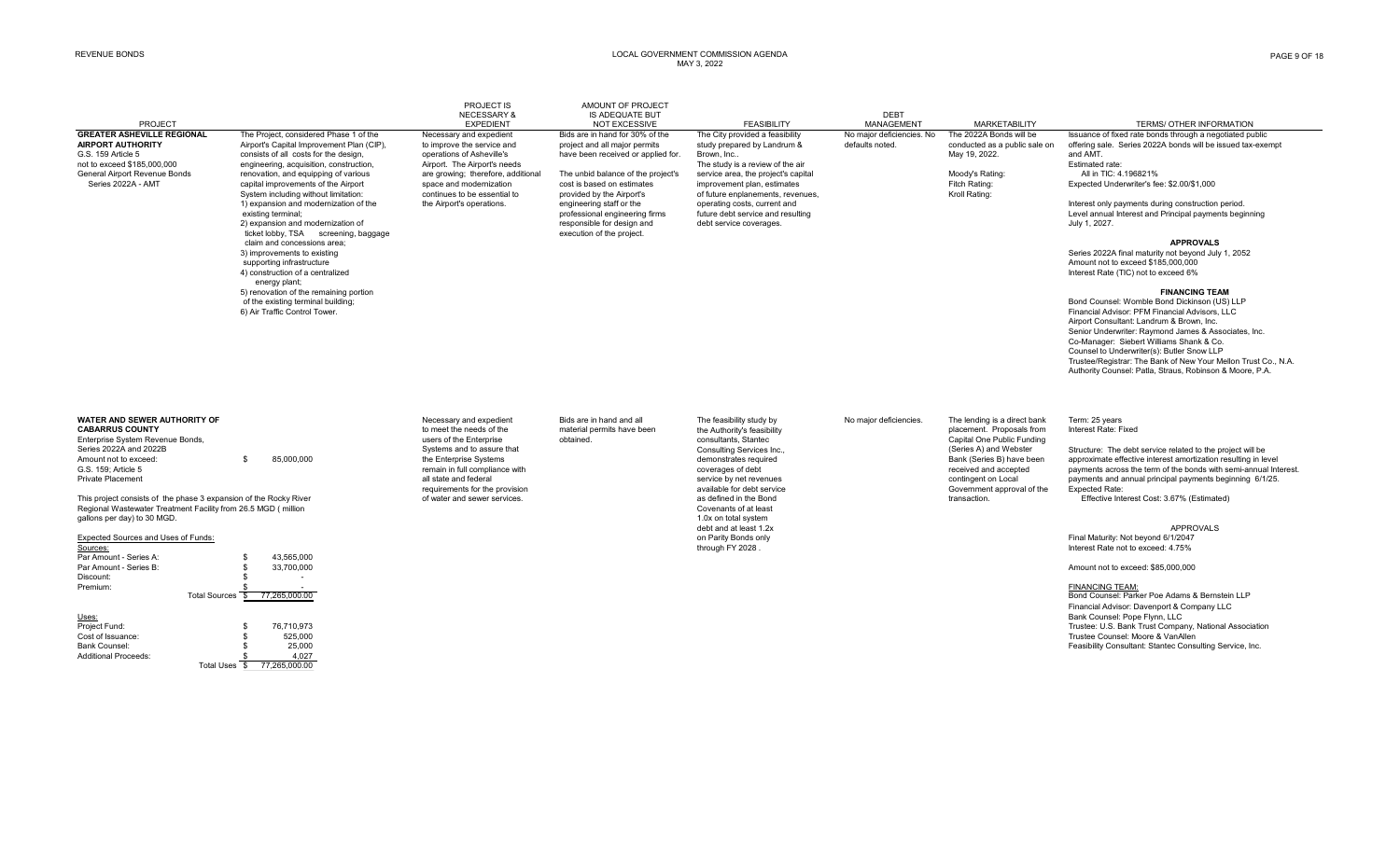|                                       |                                                  |              | PROJECT IS                                  | AMOUNT OF PROJECT                                                        |                                          |                           |                             |                                                                   |
|---------------------------------------|--------------------------------------------------|--------------|---------------------------------------------|--------------------------------------------------------------------------|------------------------------------------|---------------------------|-----------------------------|-------------------------------------------------------------------|
|                                       |                                                  |              | <b>NECESSARY &amp;</b>                      | <b>IS ADEQUATE BUT</b>                                                   |                                          | <b>DEBT</b>               |                             |                                                                   |
| PROJECT                               |                                                  |              | <b>EXPEDIENT</b>                            | <b>NOT EXCESSIVE</b>                                                     | <b>FEASIBILITY</b>                       | <b>MANAGEMENT</b>         | <b>MARKETABILITY</b>        | TERMS/ OTHER INFORMATION                                          |
| <b>CITY OF CHARLOTTE</b>              | GARBs for new money purposes and to refund       |              | Necessary and expedient to                  | The airport has an extensive and                                         | The City provided a feasibility study    | No major deficiencies. No | Series 2022A and 2022B      | Series 2022A Bonds will be issued tax-exempt; non AMT             |
| G.S. 159: Article 5                   | 2021 GARBs draw notes.                           |              | improve the service and                     | demand driven 5-year Capital                                             | prepared by Newton & Assoc. (NAI).       | defaults noted.           | will be conducted as a      | and Series 2022B Bonds will be issued tax-exempt: AMT             |
| General Airport Revenue Bonds (GARBs) |                                                  |              | operations of the City's large              | Improvement Program (CIP) of                                             |                                          |                           | public sale on May 11, 2022 |                                                                   |
|                                       | Proceeds of the 2022 Bonds will be used          |              | hub international airport.                  | \$2.966 billion adopted by and after                                     | The study is a review of the air service |                           |                             |                                                                   |
| Amount not to exceed: \$425,000,000   | to refinance a portion of the 2021 Note, acquire |              | Projects include a major                    | in depth review by the City Council.                                     | area, the projects in the CIP, estimates |                           |                             | Series 2022A:                                                     |
| Non-AMT and AMT                       | and construct certain improvements to the        |              | expansion to the terminal.                  | The CIP is funded by many sources,                                       | of future enplanements, revenues.        |                           |                             | <b>Expected Rate:</b>                                             |
|                                       | Charlotte Douglas International Airport.         |              | various other similar projects and          | that include, GARBs (fixed rate and                                      | operating costs, current and future debt |                           |                             | All in TIC 4.50%                                                  |
|                                       | fund a deposit to debt service reserve fund,     |              | other needed capital expenditures           | BANs) PAYGO, PFC cash and                                                | service and resulting debt service       |                           |                             | Expected underwriter fees - \$5,00/\$1,000                        |
|                                       | pay capitalized interest on the 2022 Bonds       |              | and improvements.                           | airport fund balance and grants.                                         | coverages.                               |                           |                             | Series 2022B                                                      |
|                                       | and pay the costs of issuance of the 2022 Bonds. |              |                                             |                                                                          |                                          |                           |                             | <b>Expected Rate:</b>                                             |
|                                       |                                                  |              | Debt is issued by the City in both          | It is the practice of the City to                                        | Future projected debt service coverage   |                           |                             | All in TIC 4.32%                                                  |
|                                       | Series 2022A New Money (non-AMT)                 |              | fixed rate bonds and by use                 | execute financings periodically                                          | is over 2 times. NAI will provide        |                           |                             | Expected underwriter fees - \$5.00/\$1,000                        |
|                                       | and Series 2022B New Money (AMT) will            |              | of BANs to provide the                      | as considered advantageous and                                           | coverage for each of the two Series of   |                           |                             |                                                                   |
|                                       | fund new money needs for the Airport.            |              | various capital cost needs of               | adequate and, until a financing is                                       | GARBs debt.                              |                           |                             | <b>APPROVALS</b>                                                  |
|                                       |                                                  |              | the many projects at the                    | in place, to fund the cash                                               |                                          |                           |                             | Series 2022 A and B - Final Maturity Not Beyond 07/01/2052        |
| Expected Sources and Uses of Funds:   | Series 2022A                                     | Series 2022B | airport. The airport performs               | requirements with the intent to                                          | In addition to meeting coverage          |                           |                             | Amount not to exceed \$425,000,000                                |
|                                       | Non-AMT                                          | AMT          | on-going and necessary                      | reimburse itself with the use of BANS. requirements and with projections |                                          |                           |                             | Interest Rate not to exceed:                                      |
|                                       |                                                  |              | periodic capital improvements               | Additionally, a significant                                              | exceeding them, the strong cash          |                           |                             | All in TIC 6%                                                     |
| Sources:                              |                                                  |              | that, individually, do not make             | amount of the projects have                                              | balances of the airport serves as        |                           |                             |                                                                   |
| Par Amount                            | \$293,280,000                                    |              | \$71,445,000 financing cost-effective but   | been contracted for and are                                              | a means to enhance the strength          |                           |                             | <b>FINANCING TEAM</b>                                             |
| Premium                               | \$31,698,493                                     |              | \$9,533,916 that collectively over time, as | under or beginning construction.                                         | of the Airport's finances and provide    |                           |                             |                                                                   |
| <b>Total Sources</b>                  | \$324,978,493                                    |              | \$80,978,916 the projects are to be         | The unbid balance of the Projects'                                       | significant resources for airport        |                           |                             | Bond Counsel: Parker, Poe, Adams & Bernstein, LLP                 |
|                                       |                                                  |              | executed, represent a                       | cost is based on estimates                                               | debt payment.                            |                           |                             | Financial Consultant: Newton and Associates, Inc.                 |
| Uses:                                 |                                                  |              | significant requirement of                  | provided by the City/Airport's                                           | The City expects strong finances of      |                           |                             | Financial Advisor: DEC Associates, Inc., Frasca & Associates, LLC |
| <b>Project Fund Requirement</b>       | \$234.899.362                                    |              | \$58,724,840 financing resources.           | engineering staff or the                                                 | the airport to continue well into the    |                           |                             | Trustee/Escrow: U. S. Bank                                        |
| <b>BAN Repayment Project Funds</b>    | \$48,487,595                                     | \$12,121,899 |                                             | professional engineering firms                                           | future and through the Forecast          |                           |                             | Underwriters' Counsel: McGuireWoods, LLP                          |
| Capitalized Interest Fund             | \$15,845,267                                     | \$3,860,015  |                                             | responsible for design and                                               | Period.                                  |                           |                             | Senior Managing Underwriter: BofA Securities                      |
| Debt Service Reserve Fund             | \$22,809,812                                     | \$5,556,625  |                                             | execution of the projects.                                               |                                          |                           |                             | Co Managing Underwriters: J.P. Morgan, PNC Capital Markets LLC,   |
| Delivery Date Expenses/Other Uses     | \$2,936,457                                      | \$715,537    |                                             |                                                                          | The study will also provide a            |                           |                             | and Ramirez & Co. Inc.                                            |
| <b>Total Uses</b>                     | \$324,978,493                                    | \$80,978,916 |                                             |                                                                          | sensitivity analysis estimating          |                           |                             |                                                                   |
|                                       |                                                  |              |                                             |                                                                          | impacts on revenues, cost and            |                           |                             |                                                                   |
|                                       |                                                  |              |                                             |                                                                          | debt service coverage if the             |                           |                             |                                                                   |
|                                       |                                                  |              |                                             |                                                                          | passenger recovery from the              |                           |                             |                                                                   |
|                                       |                                                  |              |                                             |                                                                          |                                          |                           |                             |                                                                   |

post covid economics is less than

forecast.

PAGE 10 OF 18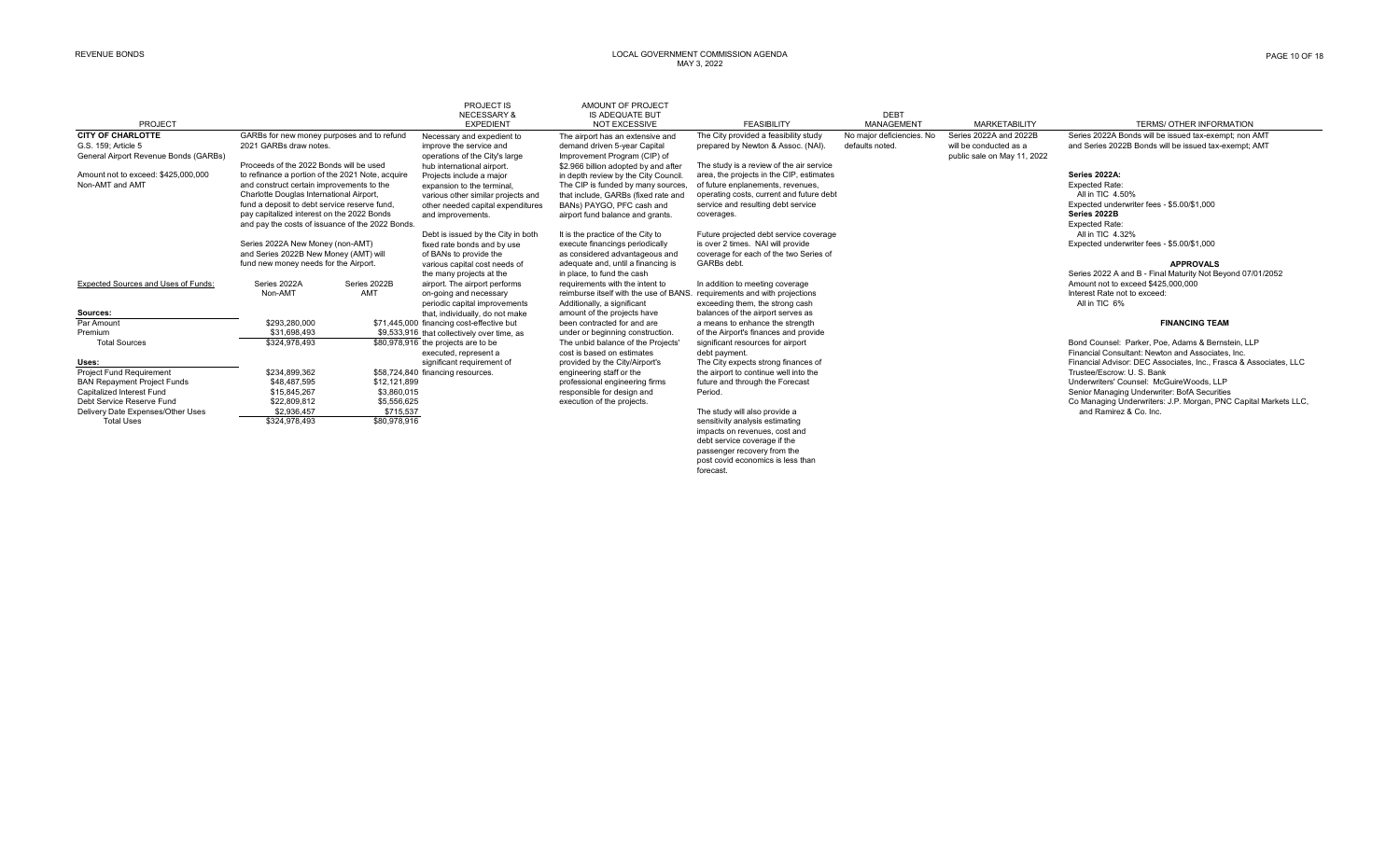| <b>PROJECT</b>                                                                                                                         |                                                                                                                                                                                                | PROJECT IS<br><b>NECESSARY&amp;</b><br><b>EXPEDIENT</b>                                                                                                                                                                                                                                                                                                                                                                                                                                                                                                                                                                                                                                                                                                                                                                              | AMOUNT OF PROJECT<br><b>IS ADEQUATE BUT</b><br><b>NOT EXCESSIVE</b> | <b>FEASIBILITY</b>                                                                                                                                                                                                                                                   | <b>DEBT</b><br>MANAGEMENT                    | <b>MARKETABILITY</b>                                                                                                                               | TERMS/ OTHER INFORMATION                                                                                                                                                                                                                                                                                                                                                                                                                                                                                                                                                                                                                                                                                                                                                                                                                                                                                                                                                                                                                                                                                       |
|----------------------------------------------------------------------------------------------------------------------------------------|------------------------------------------------------------------------------------------------------------------------------------------------------------------------------------------------|--------------------------------------------------------------------------------------------------------------------------------------------------------------------------------------------------------------------------------------------------------------------------------------------------------------------------------------------------------------------------------------------------------------------------------------------------------------------------------------------------------------------------------------------------------------------------------------------------------------------------------------------------------------------------------------------------------------------------------------------------------------------------------------------------------------------------------------|---------------------------------------------------------------------|----------------------------------------------------------------------------------------------------------------------------------------------------------------------------------------------------------------------------------------------------------------------|----------------------------------------------|----------------------------------------------------------------------------------------------------------------------------------------------------|----------------------------------------------------------------------------------------------------------------------------------------------------------------------------------------------------------------------------------------------------------------------------------------------------------------------------------------------------------------------------------------------------------------------------------------------------------------------------------------------------------------------------------------------------------------------------------------------------------------------------------------------------------------------------------------------------------------------------------------------------------------------------------------------------------------------------------------------------------------------------------------------------------------------------------------------------------------------------------------------------------------------------------------------------------------------------------------------------------------|
| <b>CITY OF CHARLOTTE</b><br>G.S. 159: Article 5<br>General Airport BAN Revenue Bonds<br>(GARBs)<br>Amount not to exceed: \$300,000,000 | GARBs for new money purposes and to<br>refinance the 2021 BAN, further finance a<br>portion of the projects, pay capitalized<br>interest on the Note and pay the costs<br>of issuing the Note. | Necessary and expedient to<br>improve the service and<br>operations of the City's large<br>hub international airport.<br>The airport performs on-going<br>and necessary periodic capital<br>improvements that individually do<br>not make financing cost-effective but<br>that collectively, over time, as the<br>projects are to be executed, represent<br>a significant requirement of financing<br>resources.<br>The construction period draw<br>structure using BANs together with<br>fixed rate bonds provides the cash<br>resources and timing coordination to<br>implement the multiple projects. This is<br>the sixth time a Note has been used<br>as "construction period financing"<br>for the City's airport credit. The City<br>has also successfully used this<br>structure multiple times in other<br>credit entities. | See City of Charlotte Revenue<br>Bonds directly above.              | COVID impacts have been taken<br>into account both currently and<br>into the future.<br>The conservative nature of the<br>feasibility study provides for a full<br>recovery in 5 years while still<br>maintaining strong coverages and<br>cash positions post Covid. | No major deficiencies. No<br>defaults noted. | The BANS will be a direct<br>bank placement with periodic<br>draw closing with Bank of<br>America shortly thereafter.<br>The BANs will be unrated. | <b>BANs</b><br>Term: 3 years in initial draw mode; six years if converted to an<br>amortizing term loan.<br>Interest rate: variable<br>Structure: semi-annual payments of interest accruing on draws.<br>Drawn principal is payable in full at the end of a three year term<br>or earlier. It is the expectation of the City to terminate the BAN<br>Draw Facility in approximately two years and replace it with<br>publicly offered and conventionally termed General Airport Revenue<br>Bonds. If, at the end of the three year term of the Note, the City is<br>unable to execute a longer-term replacement, the Note will convert<br>to a three year term loan payable in semi-annual installments at<br>the Term Loan Rate calculated at conversion not exceeding 20%.<br><b>APPROVALS</b><br>Final Maturity: Not beyond 2025 in initial draw mode:<br>2028 if converted to amortizing term loan<br>Interest Rate: variable rate applied to drawn amounts calculated at<br>SIFMA +0.25%. Maximum calculated rate of 20%<br>Undrawn amounts calculated at \$0<br>Issue Amount not to exceed \$300,000,000 |
|                                                                                                                                        |                                                                                                                                                                                                |                                                                                                                                                                                                                                                                                                                                                                                                                                                                                                                                                                                                                                                                                                                                                                                                                                      |                                                                     |                                                                                                                                                                                                                                                                      |                                              |                                                                                                                                                    | <b>FINANCING TEAM</b><br>Bond Counsel: Parker, Poe, Adams & Bernstein, LLP<br>Financial Advisor: DEC Associates, Inc., Frasca & Associates, LLC<br>Financial Consultant: Newton and Associates, Inc.<br>Trustee/Escrow: U. S. Bank<br>Bank Counsel: McGuire Woods, LLP<br>BANS Note Purchaser: Bank of America, N.A.                                                                                                                                                                                                                                                                                                                                                                                                                                                                                                                                                                                                                                                                                                                                                                                           |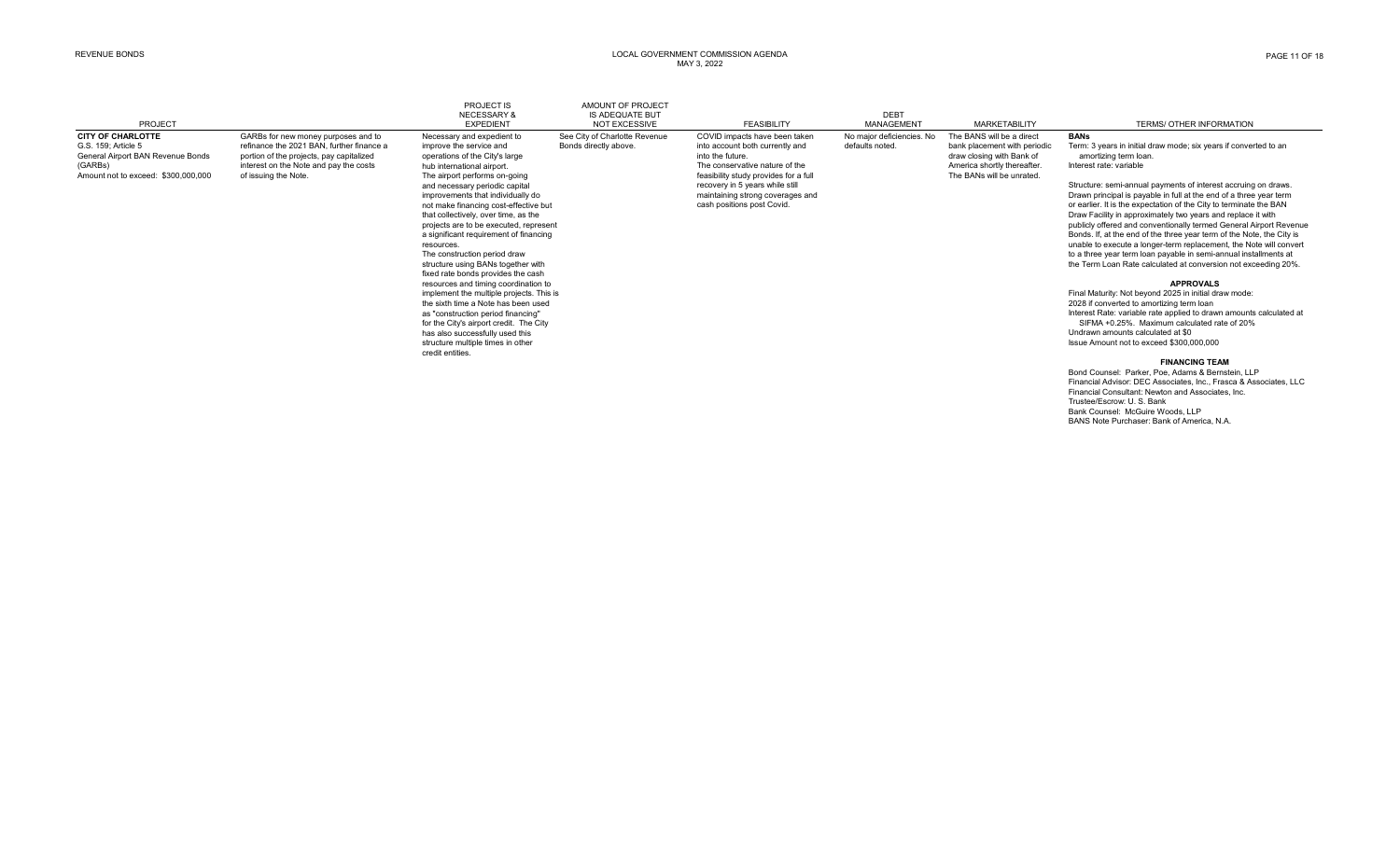| PAGE 12 OF 18 |  |  |  |
|---------------|--|--|--|
|---------------|--|--|--|

| Goodwill Industries of Eastern NC, Inc. (the "Borrower")          |            | PURPOSE AND                                  | <b>FINANCIAL CAPABILITY</b> | MANNER OF SALE           | <b>FACILITIES OPERATED</b> | Goodwill Industries of Eastern North<br>Carolina, Inc. (GIENC®), is a Durham based        | Term: Series A - 5/1/2029                                                   |
|-------------------------------------------------------------------|------------|----------------------------------------------|-----------------------------|--------------------------|----------------------------|-------------------------------------------------------------------------------------------|-----------------------------------------------------------------------------|
|                                                                   |            | FINANCIAL CAPABILITY                         | (CONTINUED)                 | <b>Private Direct</b>    | Resolution received from   | tax-exempt organization focusing on                                                       |                                                                             |
| Revenue Bonds, Series 2022A (Goodwill Industries of               |            | Land and Buildings                           |                             | Placement with           | the Borrower               | employment, education and life-enrichment                                                 | Interest Rates - Variable                                                   |
| Eastern North Carolina, Inc.) (the "Series 2022 Bonds")           |            |                                              | Unrestricted Net-Assets:    | <b>Truist Bank</b>       | and covenent in the        | opportunities in 51 counties across eastern                                               | Series A - 79% SOFR Daily Simple + 100 bp                                   |
| Locations: Various Locations throughout North Carolina            |            | In October 2020 the joint board              | \$21.4 million (3/31/2022)  |                          | bond documents that        | North Carolina. GIENC is affiliated with                                                  |                                                                             |
| Amount not to exceed \$60 million                                 |            | agreed that Goodwill Community               |                             | The borrower shall       | the facilities are being   | Goodwill Industries International, Inc. (GII),                                            | The Borrower is expected to enter into a variable to fixed swap at closing. |
| G.S. 159D                                                         |            | Foundation and the Borrower                  | <b>Total Assets:</b>        | provide the lender with  | operated for the public    | a network of 155 community based Goodwills                                                | All-in TIC current rate including the swap is estimated at:                 |
| Proceeds of the Series 2022 Bonds will be used for:               |            | should separate with the board               | \$85.4 Million (3/31/2022)  | first lien deed of trust |                            | throughout the United States and Canada.                                                  | Series A - 3.19% (Synthetic Fixed Rate)                                     |
|                                                                   |            |                                              |                             |                          | good and will benefit      |                                                                                           |                                                                             |
| the following expenditures:                                       |            | splitting as well. In                        |                             | on the properties.       | the community, without     | Established in 1964, GIENC's vision is<br>"Transforming lives through opportunity,"       |                                                                             |
|                                                                   |            | the Summer of 2021 the two                   | Total Cash on-hand:         |                          | regard to race, creed,     | and mission is, "To create and provide                                                    | Structure:                                                                  |
| To fully refinance an existing temporary promissory note (3.5%)   |            | organizations agreed to a sale               | \$12.5 Million (3/31/2022)  |                          | color or national origin.  | education, employment and life enrichment                                                 | Principal monthly based 120 month straight line structure amortization      |
| between Goodwill Foundation and Goodwill Industries of Eastern    |            | and purchase of all real estate              |                             | PUBLIC FACILITIES        |                            | opportunities for people who desire to                                                    | schedule. At the end of year 7, the Borrower will have the option to pay    |
| North Carolina, Inc. The proceeds will be used to complete        |            | encompassing the Donation                    | <b>Total Debt:</b>          |                          |                            | improve the quality of their lives."                                                      | off the remaining balance or retucture for the remaining 3 years.           |
| permanent financing for Goodwill Industries of Eastern            |            | Centers and Retail Stores. A                 | \$57.4 million (3/31/2022)  | Water and Electric       |                            |                                                                                           |                                                                             |
| North Carolina's (Buyer) purchase of 42 retail properties.        |            | price of \$60 million was agreed             | (will be restructured       | utility providers are    |                            | GIENC offers a wide range of programming                                                  |                                                                             |
|                                                                   |            | to with Goodwill Community                   | through this transaction)   | noted in Appendix A      |                            | initiatives to address need with the                                                      | Swap Advisor has advised the Board of the Borrower of the risks involved    |
| A list of all properties in contained in <b>Appendix A</b> below. |            | Foundation financing the purchase            |                             | below.                   |                            | communities it serves. As one of the largest                                              | with variable rate / swapped to fixed rate financing.                       |
|                                                                   |            |                                              |                             |                          |                            | grant providers in eastern North Carolina,<br>GIENC's community partners include: The     |                                                                             |
|                                                                   |            | by the Borrower                              |                             |                          |                            | Family Resource Center South Atlantic, The                                                |                                                                             |
| Series 2022                                                       |            | with a temporary promissory                  |                             |                          |                            | Carying Place, Ship Community Outreach,                                                   | Close scheduled for May 12, 2022.                                           |
| Sources                                                           |            | note (3.5%) on September 17, 2021            | Pension Details:            |                          |                            | The Gifted Arts, A Place at the Table, The                                                |                                                                             |
| Par Amount                                                        |            | 60,000,000 Goodwill of Eastern NC is seeking |                             |                          |                            | Performance Learning Center, Outerbanks                                                   | <b>APPROVALS</b>                                                            |
|                                                                   |            | permanent financing with a direct            | <b>Defined Contribution</b> |                          |                            | Dare Challenge, Esteemed Coffee, Living                                                   | Amount: not to exceed \$60 million                                          |
|                                                                   |            | placement with Truist Bank.                  | Plans                       |                          |                            | with Autism, Baptist on Mission, Boys &                                                   | Final Maturity: not to exceed 2029                                          |
|                                                                   |            |                                              | Managed by Mutual           |                          |                            | Girls Club of North Central North Carolina,                                               | True Interest Cost not to exceed 6%                                         |
|                                                                   |            | 60,000,000 Projections have been provided    | America                     |                          |                            | The Women's Center, Bertie County School                                                  |                                                                             |
|                                                                   |            | indicating that facility revenues            |                             |                          |                            | System, Bladen County School System,                                                      | <b>FINANCING TEAM</b>                                                       |
|                                                                   |            |                                              |                             |                          |                            | Wake Infinity Program, Wings of Hope, My<br>Kids Club and Families Moving Forward.        |                                                                             |
| Uses                                                              |            | will be adequate to cover debt               | 403b GIENC contributes      |                          |                            |                                                                                           | Bond Counsel: McGuireWoods LLP                                              |
| Pay off promissory note                                           |            | 56.534.020 service costs on the financing.   | 3% of Employee Pay          |                          |                            | With close to 400 employees, GIENC's                                                      | Borrower's Counsel: Ellis & Winters LLP                                     |
| Available funds for Costs of Issuance/Principal reduction         |            | 3,465,980 with debt service coverage ratio   |                             |                          |                            | mission of employment opportunities are                                                   | Bank Counsel: Moore & Van Allen PLLC                                        |
|                                                                   |            | of approximately 2.13X.                      | 457 deferred                |                          |                            | recognized throughout employment within                                                   | Bank Provider: Truist Bank                                                  |
|                                                                   |            |                                              | Compensation Plan           |                          |                            | our 42 Employment Program Centers found                                                   | Swap Provider: Truist Bank                                                  |
| <b>Total Uses</b>                                                 | 60.000.000 |                                              | GIENC matches up to         |                          |                            | throughout eastern North Carolina. Pay and                                                | Financial/Swap Advisor: KPM Financial, LLC                                  |
|                                                                   |            | The Series 2022 Bonds                        | 50% of deferral             |                          |                            | benefits within these centers exceeds                                                     |                                                                             |
|                                                                   |            | are estimated to produce net                 |                             |                          |                            | \$21/hour for entry level work. Additionally,<br>GIENC has its own work force development |                                                                             |
|                                                                   |            | present value savings of                     | Both 403b and 457           |                          |                            | program in partnership with several                                                       |                                                                             |
|                                                                   |            | \$980,114 or 1.73% compared to               | are fully funded            |                          |                            | community partners where participants can                                                 |                                                                             |
|                                                                   |            |                                              |                             |                          |                            | learn valuable job skills while earning a                                                 |                                                                             |
|                                                                   |            | the temporary promissory note                |                             |                          |                            | living wage. Participants have the                                                        |                                                                             |
|                                                                   |            | currently in place.                          |                             |                          |                            | opportunity to transition to full time work                                               |                                                                             |
|                                                                   |            |                                              |                             |                          |                            | with benefits within the organization.                                                    |                                                                             |
|                                                                   |            |                                              |                             |                          |                            | GIENC's work force development initiative                                                 |                                                                             |
|                                                                   |            |                                              |                             |                          |                            | also focuses on providing training to<br>individuals interested in learning digital and   |                                                                             |
|                                                                   |            |                                              |                             |                          |                            | technical skills like software development,                                               |                                                                             |
|                                                                   |            |                                              |                             |                          |                            | website design, cyber security and graphic                                                |                                                                             |
|                                                                   |            |                                              |                             |                          |                            | design. Life enrichment opportunities are                                                 |                                                                             |
|                                                                   |            |                                              |                             |                          |                            | provided to the community through GIENC's                                                 |                                                                             |
|                                                                   |            |                                              |                             |                          |                            | volunteer center that focuses on the building                                             |                                                                             |
|                                                                   |            |                                              |                             |                          |                            | of school kits and hygiene kits. GIENC                                                    |                                                                             |
|                                                                   |            |                                              |                             |                          |                            | addresses education needs through its                                                     |                                                                             |
|                                                                   |            |                                              |                             |                          |                            | online learning initiatives. Finally, GIENC is<br>actively involved in addressing food    |                                                                             |
|                                                                   |            |                                              |                             |                          |                            | insecurity and homelessness within local                                                  |                                                                             |
|                                                                   |            |                                              |                             |                          |                            | communities.                                                                              |                                                                             |
|                                                                   |            |                                              |                             |                          |                            |                                                                                           |                                                                             |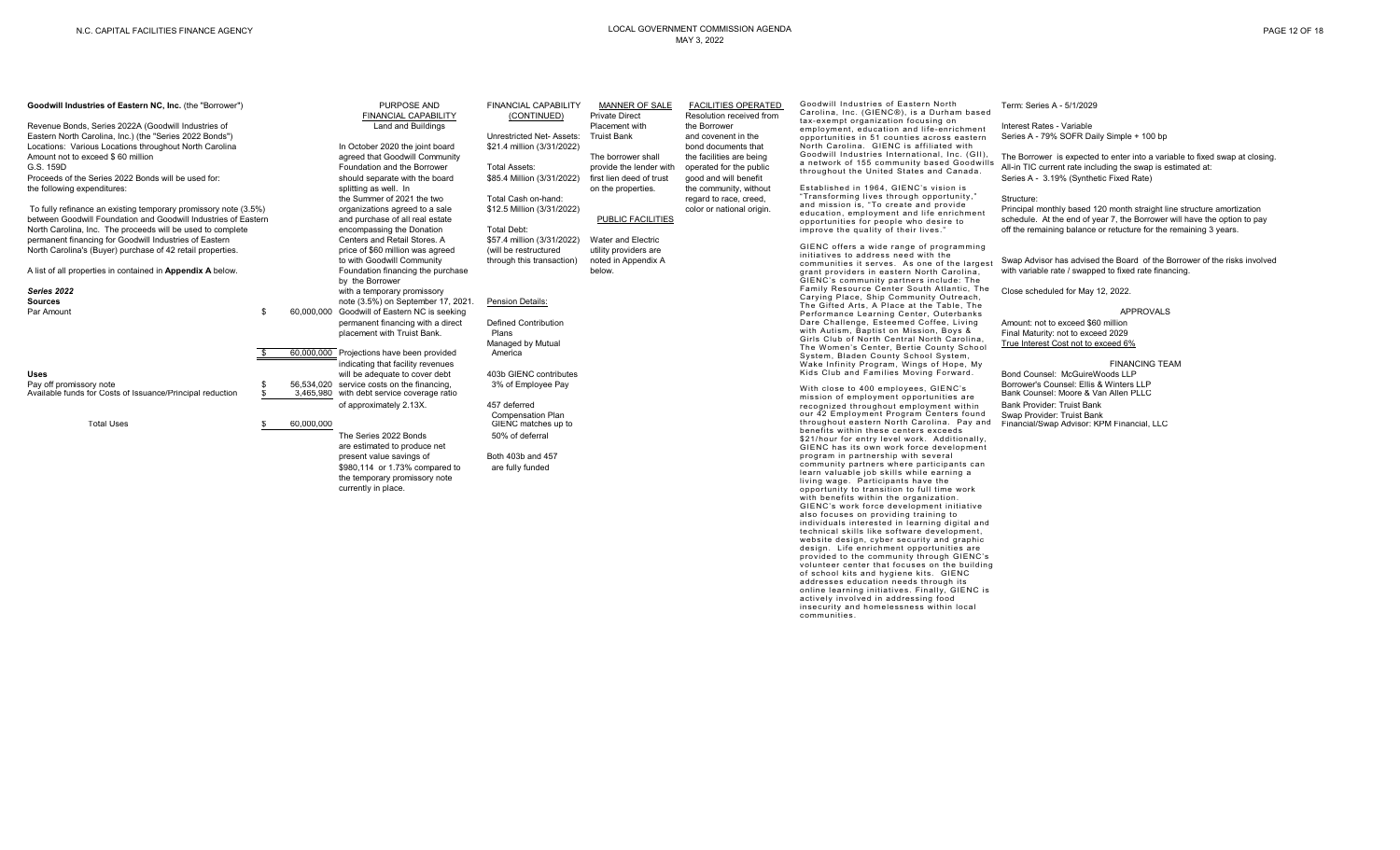| <b>Location Address</b>             | <b>Location City</b>  | <b>Description</b> | Cost       | Land<br>: Tax Value |                                     | <b>Electric</b>                          | Water                            |  |
|-------------------------------------|-----------------------|--------------------|------------|---------------------|-------------------------------------|------------------------------------------|----------------------------------|--|
| 1150 West Williams St.              | Apex                  | <b>Building</b>    | 840.169    | 2.512               | 2.849.178 Town of Apex              |                                          | Town of Apex                     |  |
| 220 Kilmayne Drive                  | Cary                  | Building           | 481.689    | 1.360               | 2,631,073 Duke Energy Progress      |                                          | Town of Cary                     |  |
| 508 Regency Park Drive              | Clayton               | Building           | 822,172    | 1.500               | 1,328,490 Duke Energy Progress      |                                          | Town of Clayton                  |  |
| 3801 Raeford Road                   | Fayetteville          | <b>Building</b>    | 379.551    | 0.946               | 613,741 Fayetteville Public Works   |                                          | Cape Fear Public                 |  |
| 4318 Garrett Road                   | Durham                | <b>Building</b>    | 348.858    | 1.000               | 1,394,338 Duke Energy               |                                          | City of Durham                   |  |
| 1213 Parkway Drive                  | Goldsboro             | <b>Building</b>    | 646.694    | 1.707               | 695.920 Duke Energy Progress        |                                          | City of Goldsboro                |  |
| 4801 Grove Barton Road              | Raleigh               | <b>Building</b>    | 933.998    | 1.810               | 2.340.336 Duke Energy Progress      |                                          | City of Raleigh                  |  |
| 9005 Baileywick Road                | Raleigh               | Building           | 504,352    | 0.827               | 2,131,250 Duke Energy Progress      |                                          | City of Raleigh                  |  |
| 1113 Western Blvd. Ext.             | Jacksonville          | Building           | 505,017    | 1.160               | 1,513,060 City of Jacksonville      |                                          | City of Wilson                   |  |
| 1011 Langston Pond Dr.              | Cary                  | Building           | 1.449.132  | 1.570               | 2,997,462 Duke Energy Progress      |                                          | Town of Cary                     |  |
| 560 McCarthy Blvd                   | New Bern              | <b>Building</b>    | 595.419    | 1.310               | 1,098,710 Duke Energy Progress      |                                          | City of New Bern                 |  |
| 4401 New Hope Road                  | Raleigh               | <b>Building</b>    | 938.658    | 2.810               | 484.917 Duke Energy Progress        |                                          | City of Raleigh                  |  |
| 4402 New Hope Road (St James)       | Raleigh               | Land               |            |                     | 1.559.343                           |                                          | City of Raleigh                  |  |
| 1677 North Market Drive             | Raleigh               | Building           | 335,000    | 1.262               | 1,163,680 Duke Energy Progress      |                                          | City of Raleigh                  |  |
| 2824 Zebulon Road                   | <b>Rocky Mount</b>    | Building           | 793.217    | 1.780               | 701,790 City of Rocky Mount         |                                          | City of Rocky Mount              |  |
| 5267 North Roxboro Road             | Durham                | <b>Building</b>    | 551,234    | 2.698               | 1,286,677 Duke Energy               |                                          | City of Durham                   |  |
| 115 Commerce Ave.                   | <b>Southern Pines</b> | <b>Building</b>    | 581.594    | 1.010               | 1.366.660 Duke Energy Progress      |                                          | Town of Southern Pines           |  |
| 5381 N Virginia DareTrail           | Southern Shores       | Building           | 1,095,155  | 1.003               |                                     | 1,346,400 Dominion Energy North Carolina | Dare County Water                |  |
| 12269 Capital Blvd.                 | <b>Wake Forest</b>    | <b>Building</b>    | 750.718    | 0.914               | 1.372.452 Town of Wake Forest       |                                          | City of Raleigh                  |  |
| 11031 Wakefield Commons             | Raleigh               | Building           | 944.553    | 1.270               | 1,915,027 Duke Energy Progress      |                                          | City of Raleigh                  |  |
| 709 South Kerr Ave.                 | Wilmington            | <b>Building</b>    | 557,519    | 1.190               | 2,060,300 Duke Energy Progress      |                                          | Cape Fear Public                 |  |
| 5662 Carolina Beach Rd.             | Wilmington            | Building           | 716.645    | 1.010               | 2.675.500 Duke Energy Progress      |                                          | Cape Fear Public                 |  |
| 2301 Forest Hills Rd.               | Wilson                | <b>Building</b>    | 595,355    | 1.102               | 961,678 City of Wilson              |                                          | City of Wilson                   |  |
| 520 Hampton Point Blvd              | Hillsborough          | <b>Building</b>    | 1.313.591  | 2.000               | 2,301,300 Duke Energy               |                                          | Orange Water and Sewer           |  |
| 7941 Skyland Ridge Pkwy             | Raleigh               | <b>Building</b>    | 1.249.404  | 1.290               | 3,452,765 Duke Energy Progress      |                                          | City of Raleigh                  |  |
| 4190 West Vernon Ave                | Kinston               | <b>Building</b>    | 1.351.563  | 2.140               | 1,320,296 City of Kinston           |                                          | <b>City of Kinston</b>           |  |
| 7025 Knightdale Blvd                | Knightdale            | Building           | 1,327,688  | 1.590               | 2,286,797 Duke Energy Progress      |                                          | City of Raleigh                  |  |
| 630 West 15th Street                | Washington            | Building           | 1.018.340  | 0.740               | 972,754 City of Washington          |                                          | City of Washington               |  |
| 2050 Olde Regent Way                | Leland                | Building           | 1.276.471  | 2.150               |                                     | 1.821.220 Brunswick Electric Membership  | <b>Brunswick Regional Water</b>  |  |
| 11021 Lake Grove Blvd               | Morrisville           | <b>Building</b>    | 1.296.440  | 1.189               | 2.350.978 Duke Energy Progress      |                                          | Town of Carv                     |  |
| 502 West Eringhaus Street           | <b>Elizabeth City</b> | <b>Building</b>    | 1.410.074  | 1.010               | 975,800 City of Elizabeth City      |                                          | City of Elizabeth City           |  |
| 9550 Cliffdale Road                 | Favetteville          | <b>Building</b>    | 1.444.168  | 1.690               | 1.496.896 Lumbee River Electric EMC |                                          | <b>Favetteville Public Works</b> |  |
| 5151 NC Hwy 42                      | Garner                | Building           | 1.633.680  | 1.440               | 1,534,830 Duke Energy Progress      |                                          | Johnston County Public Utilities |  |
| 101 Matthews Drive                  | <b>Holly Springs</b>  | Building           | 1.346.995  | 1.174               | 2.083.271 Duke Energy Progress      |                                          | Town of Holly Springs            |  |
| 925 Avent Ferry Road                | <b>Holly Springs</b>  | Building           | 1.659.710  | 1.910               | 2.485.796 Duke Energy Progress      |                                          | Town of Holly Springs            |  |
| 136 South Bickett Blvd              | Louisburg             | <b>Building</b>    | 990.267    | 0.440               | 624.010 Duke Energy Progress        |                                          | Town of Louisburg                |  |
| 1745 Sir Tyler Dr                   | Wilminaton            | <b>Building</b>    | 1.914,726  | 1.570               | 2.786.900 Duke Energy Progress      |                                          | Cape Fear Public                 |  |
| 1115 Weaver Dairy Rd                | <b>Chapel Hill</b>    | <b>Building</b>    | 2.749.603  | 1.013               | 2.733.200 Duke Energy               |                                          | Orange Water and Sewer           |  |
| 600 Whitley Drive                   | Winterville           | Building           | 1.862.253  | 2.290               | 1.832.595 Greenville Utilities      |                                          | <b>Greenville Utilities</b>      |  |
| 720 Red Banks Road                  | Greenville            | Building           | 780.784    | 1.200               | 1.512.151 Greenville Utilities      |                                          | <b>Greenville Utilities</b>      |  |
| 70 Emerson Bay Rd                   | Calabash              | <b>Building</b>    | 2.513.658  | 1.460               |                                     | 865.440 Brunswick Electric Membership    | <b>Brunswick Regional Water</b>  |  |
| 5200 Wake Forest HWY                | Durham                | <b>Building</b>    | 3.392.115  | 2.214               | 1,398,578 Duke Energy               |                                          | City of Durham                   |  |
|                                     |                       |                    |            |                     |                                     |                                          |                                  |  |
| * Joins 4401 New Hope Road Facility |                       |                    | 45.898.229 | 60                  | 71.323.559                          |                                          |                                  |  |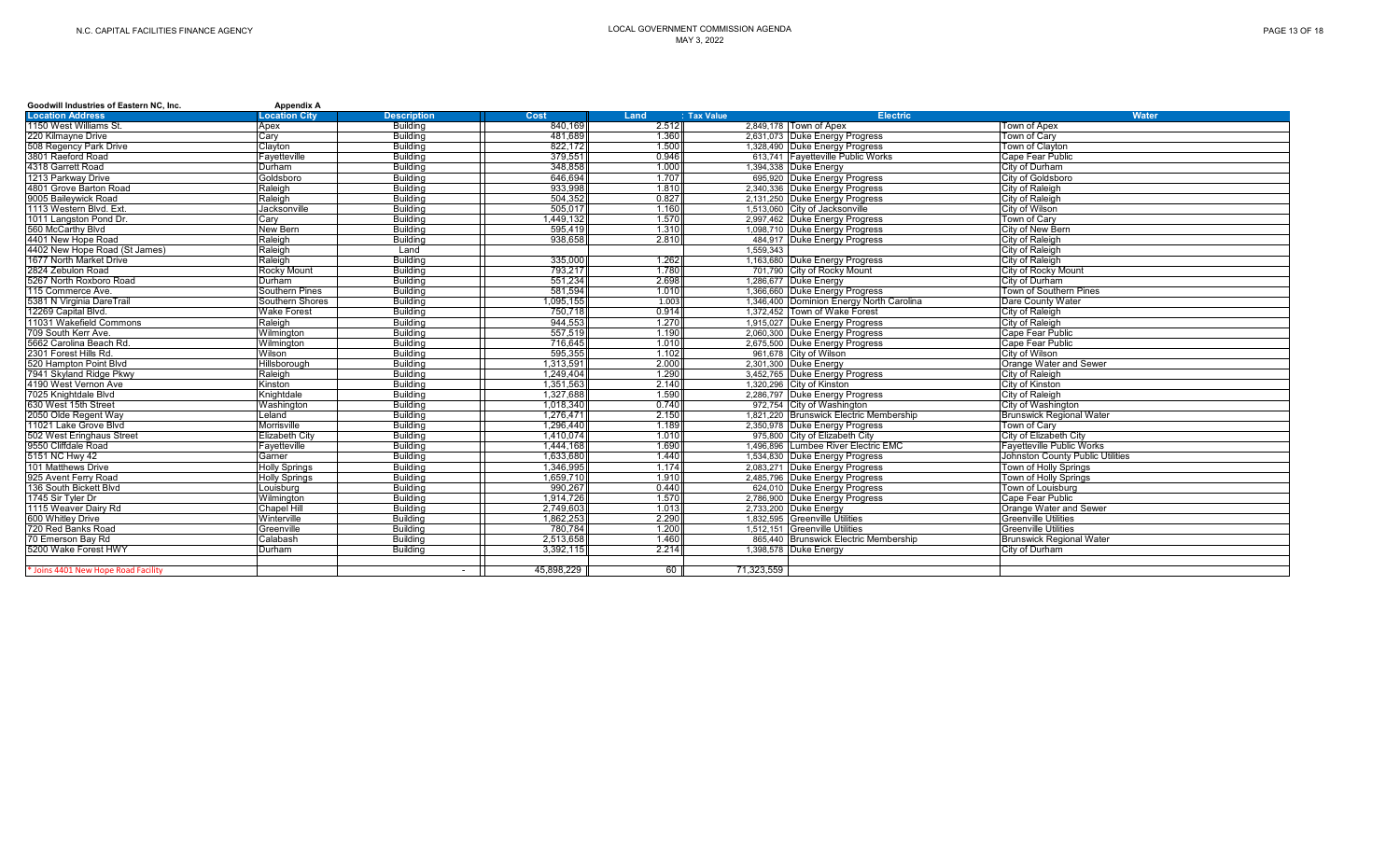PROJECTS OPERATED

|                                                                  |               | <b>FINANCIAL CAPABILITY</b>                                                       | PUBLIC FACILITIES       | MANNER OF SALE                                                           | FOR PUBLIC BENEFIT.                                                          |                                                            |
|------------------------------------------------------------------|---------------|-----------------------------------------------------------------------------------|-------------------------|--------------------------------------------------------------------------|------------------------------------------------------------------------------|------------------------------------------------------------|
| PROJECT                                                          |               | AND SECURITY                                                                      | MADE AVAILABLE          |                                                                          | NO DISCRIMINATION                                                            | <b>TERMS/OTHER INFORMATION</b>                             |
| <b>JOHNSON &amp; WALES UNIVERSITY</b>                            |               | As of February 28,2022, the                                                       | City of Charlotte has   | The refunding loan is a                                                  | Resolution and covenant                                                      | Term: Approximately 11 years                               |
| Revenue Refunding Bonds, Series 2022A                            |               | University endowment had a                                                        | the capacity and will   | direct placement with                                                    | received from Board of                                                       | Interest Rate: Fixed Rate Bank Placement                   |
| Amount: Not to exceed \$25,500,000,00                            |               | Market value of \$361 Million.                                                    | continue to serve the   | <b>Truist Commercial Equity</b>                                          | Trustees that the project                                                    | 3.42% taxable through 12/31/2022, Fixed rate tax - exempt  |
| Proceeds of the bonds will be used for the                       |               | Outstanding University debt                                                       | water and sewer         | Inc.                                                                     | will be operated for the                                                     | conversion transaction (2.7%) anticipated to execute on    |
| current refunding a portion of of the outstanding balance of     |               | for all locations totals                                                          | needs of the            | Cinderella structure                                                     | public good as a part of the                                                 | 1/3/2023. Tax-exempt conversion deadline April 1, 2023.    |
| the Series 2013A Educational Facilities Revenue Refunding        |               | approximately \$60 Million (Dec 31, 2021).                                        | University. Electric    | allows University                                                        | University's educational                                                     | Structure: Approximately level debt service, with no       |
| Bonds.                                                           |               | The University has                                                                | service is provided by  | to lock-in a tax-exempt                                                  | mission as a private                                                         | extension of maturities.                                   |
|                                                                  |               | provided forecasted debt                                                          | Duke Power and          | rate prior to the current                                                | institution and it will benefit                                              |                                                            |
| The structure is a Cinderella (5/27/2022 close) loan with        |               | service coverage ratios for                                                       | natural gas is provided | refunding window which                                                   | the University community                                                     | Expected rates:                                            |
| Truist Commercial Equity, Inc. where                             |               | the five years, 2023 through                                                      | by Piedmont Natural     | begins on or about                                                       | without regard to race,                                                      | All-In True interest cost: 2.77%%                          |
| the University pays 3.42% taxable rate until the                 |               | 2027, that equal or exceed                                                        | Gas.                    | January 1, 2023.                                                         | creed, color or national                                                     | Debt Service: approx \$2.9 million per year                |
| current refunding conversation date of 1/1/2023.                 |               | 6.3 times, based on the                                                           |                         |                                                                          | origin.                                                                      | NPV Savings: Approximately \$2.237 million (9.2%)          |
| At that time, so long as certain conditions are satisfied in the |               | operating results and                                                             |                         | <b>OPERATIONS</b>                                                        |                                                                              | Coverage: Projected Min of 6.3X through 2027.              |
| forward optional purchase agreement, the rates convert           |               | expected debt service for                                                         |                         | The university has seen declines in enrollments on these campuses as     |                                                                              |                                                            |
| to a tax-exempt rate.                                            |               | those years.                                                                      |                         | well, and new undergraduate enrollments have not normalized to pre-      | <b>APPROVALS</b>                                                             |                                                            |
|                                                                  |               | Cash was Approx. \$53 million                                                     |                         | pandemic levels. The culinary and hospitality industries were            |                                                                              | Amount: Not to Exceed: \$25,500,00.00                      |
|                                                                  |               | at December 31, 2021. Unrestricted net assets approx. \$715 million (12/31/2021). |                         |                                                                          | disproportionately impacted by the pandemic. The overall trend reflects      | Final maturity: Not to exceed April 30, 2033.              |
| Par Amount                                                       | \$ 25,040,000 |                                                                                   |                         |                                                                          | industry-wide competition for fewer students demographically, as well as     | True Interest Cost not to exceed 6%.                       |
|                                                                  |               | The net present value savings                                                     |                         |                                                                          | weakening demand for the University's traditional culinary and hospitality   |                                                            |
|                                                                  |               | of the refunded bonds is                                                          |                         | programs, which was exacerbated as a result of COVID. The university     |                                                                              | <b>FINANCING TEAM</b>                                      |
| Uses:                                                            |               | estimated to be \$2,237 million                                                   |                         |                                                                          | expect new undergraduate, day school enrollments to stabilize between        | Bond Counsel: Robinson Bradshaw & Hinson, P.A.             |
| <b>SLGS Purchases</b>                                            | 25,035,680    | or 9.2%                                                                           |                         | 1600 and 1660 students over the next five years. As a result, they also  |                                                                              | University's Counsel: Mintz, Levin, Cohn, Ferris, Glovsky, |
| Closing Costs / Additional Proceeds                              | 4,320<br>-S   |                                                                                   |                         |                                                                          | expect the returning enrollments to contract as well, as they are a product  | and Popeo, P.C.                                            |
| <b>Total Uses</b>                                                | \$ 25,040,000 | The University was founded in 1914 and currently serves approximately 8,720       |                         |                                                                          | of smaller new student cohorts. The University's Purpose 2024 strategic      | Lender: Truist Commercial Equity, Inc.                     |
|                                                                  |               | graduate and undergraduate students at its two campuses in Providence, R.I.,      |                         | plan and our 10-year strategic vision seek to address the matriculation  |                                                                              | Lender's Counsel: Moore & Van Allen PLLC                   |
|                                                                  |               | and Charlotte, N.C., offering degrees programs in arts and sciences               |                         | rate by improving our academic profile in a number of ways. The          |                                                                              | Financial Advisor: Masterson Advisors, LLC                 |
|                                                                  |               | culinary arts, education, nutrition, hospitality and technology. The              |                         |                                                                          | university is currently exploring college specific accreditations as well as |                                                            |
|                                                                  |               | Charlotte campus serves approximately 1,262 students, with the                    |                         | developing new programs in high-demand industries. By improving our      |                                                                              |                                                            |
|                                                                  |               | primary focus on the culinary arts and hospitality curricula. At fiscal           |                         |                                                                          | reputation and academic rigor, the University's long-term goal is to enroll  |                                                            |
|                                                                  |               | year end 2021, the University had unrestricted net assets of approximately        |                         | students that are better academically prepared and therefore likely to   |                                                                              |                                                            |
|                                                                  |               | \$686 million and total net assets of approximately \$735 million.                |                         | retain at higher rates. The university's relationship with the Guild     |                                                                              |                                                            |
|                                                                  |               | Liabilities were approximately \$117 million (debt \$62 million).                 |                         |                                                                          | organization and other corporate partners, which have proven to be very      |                                                            |
|                                                                  |               | Enrollment has declined to 8,720 in 2022 from pre-pandemic levels in 2019         |                         |                                                                          | fruitful during the current academic year, will help to fuel future growth   |                                                            |
|                                                                  |               | of 12,215. The University closed their satellite campuses in Denver CO &          |                         | of the College of Professional Studies (previously the College of Online |                                                                              |                                                            |

Education) through 2026.

Miami FL in 2021.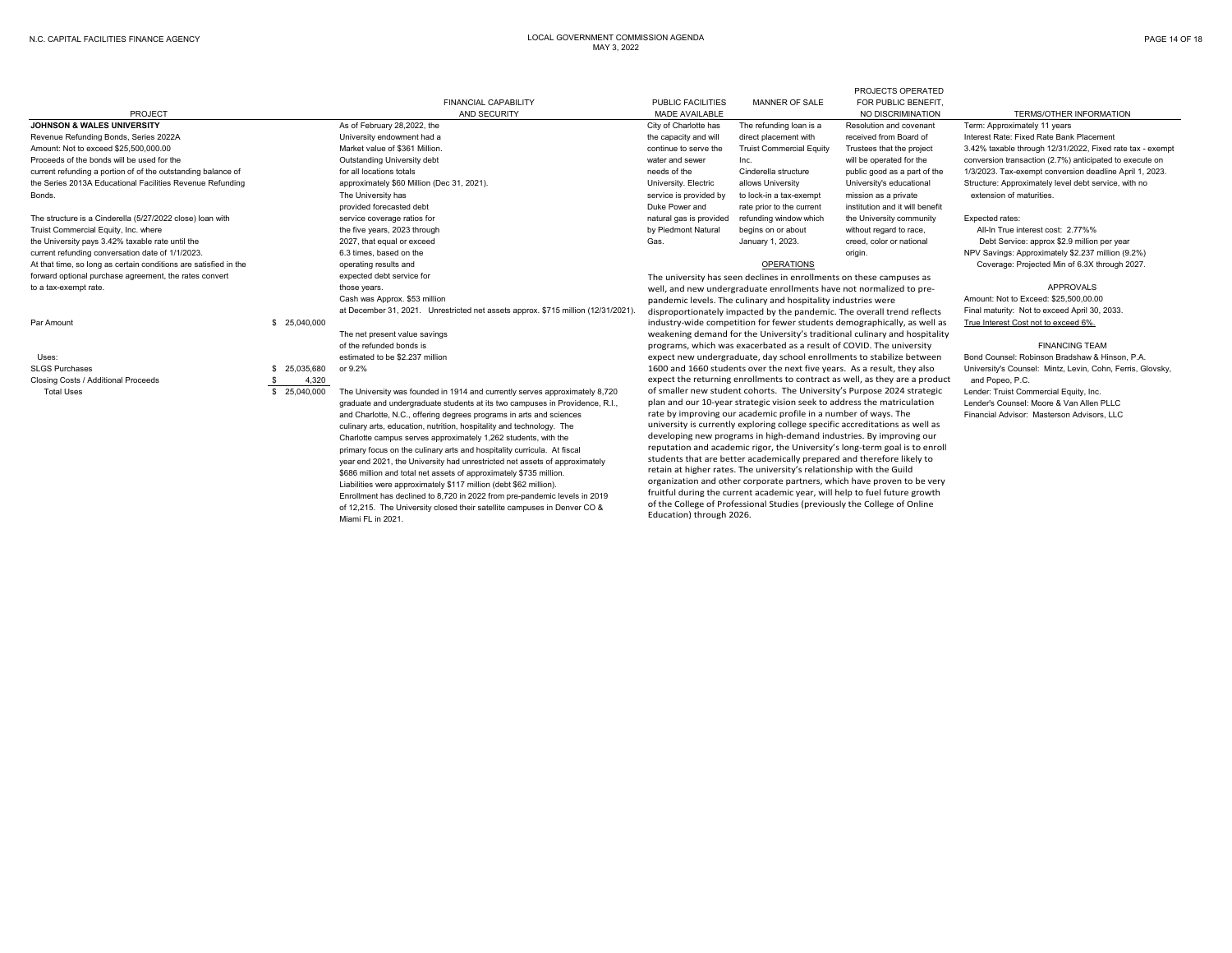monitoring, demolition of the aging lab building and construction of a new administrative building, and yard piping and electrical modifications as required.

### REVOLVING LOAN LOCAL GOVERNMENT COMMISSION MAY 3, 2022

|                                                                                                                                                     |                                                                                                                                                                                                                                                                                                                                                                                                                                                                                                                                                                                                                                                                                                                                                                                                                                                 | PROPOSED ISSUE IS                                                                                                                                                                                                                                                                                                                                                                                             |                                                                                                                          |                                             |                                                                                                                                                                                                                                                                                                    |                                                                                                                                                                             |                      |
|-----------------------------------------------------------------------------------------------------------------------------------------------------|-------------------------------------------------------------------------------------------------------------------------------------------------------------------------------------------------------------------------------------------------------------------------------------------------------------------------------------------------------------------------------------------------------------------------------------------------------------------------------------------------------------------------------------------------------------------------------------------------------------------------------------------------------------------------------------------------------------------------------------------------------------------------------------------------------------------------------------------------|---------------------------------------------------------------------------------------------------------------------------------------------------------------------------------------------------------------------------------------------------------------------------------------------------------------------------------------------------------------------------------------------------------------|--------------------------------------------------------------------------------------------------------------------------|---------------------------------------------|----------------------------------------------------------------------------------------------------------------------------------------------------------------------------------------------------------------------------------------------------------------------------------------------------|-----------------------------------------------------------------------------------------------------------------------------------------------------------------------------|----------------------|
| <b>UNIT</b>                                                                                                                                         | <b>PROJECT</b>                                                                                                                                                                                                                                                                                                                                                                                                                                                                                                                                                                                                                                                                                                                                                                                                                                  | NECESSARY AND<br><b>EXPEDIENT</b>                                                                                                                                                                                                                                                                                                                                                                             | ADEQUATE NOT<br><b>EXCESSIVE</b>                                                                                         | <b>DEBT</b><br>MANAGEMENT                   | FEASIBLITY/<br><b>TAX INCREASE</b>                                                                                                                                                                                                                                                                 | TERMS/OTHER INFORMATION<br>PREFERABLE TO A BOND ISSUE                                                                                                                       | <b>MARKETABILITY</b> |
| <b>CAPE FEAR PUBLIC UTILITY</b><br><b>AUTHORITY</b><br>Sewer<br>\$4,590,308<br>G.S. 159G-22<br>Revolving Loan<br>Project No. CS370923-13            | This project consists of the rehabilitation of approximately<br>2,314 LF of 36-inch gravity sewer and 11 manholes;<br>removal and replacement of approximately 12,555LF of<br>existing 6 and 8 inch gravity sewer and 48 manholes with<br>approximately 7,423 LF of new 8-inch gravity sewer, 40<br>manholes and appurtenances.                                                                                                                                                                                                                                                                                                                                                                                                                                                                                                                 | Necessary and expedient<br>to repair portions of the sewer<br>collection system to maintain<br>the required level of service<br>and reduce risk of sanitary<br>sewer pipe and manhole<br>failures that impact both the<br>environment and system<br>operations and disrupt<br>transportation.                                                                                                                 | Cost estimated<br>provided by W.K.<br>Dickinson & Co., Inc.                                                              | No major deficiencies<br>No defaults noted. | The projection of net<br>revenues prepared by<br>the unit indicates that<br>future revenues will be<br>adequate to cover the<br>cost of operations and<br>debt service.<br>Water: \$38.41<br>Sewer: \$35.17                                                                                        | Loan from State of North Carolina<br>Term: 20 years<br>The rate, as established under<br>this program for the respective<br>loan, State or federal, is not to<br>exceed 4%. | N/A                  |
| <b>CONTENTNEA METROPOLITAN</b><br><b>SEWER DISTRICT (CMSD)</b><br>Sewer<br>\$1,645,000<br>G.S. 159G-22<br>Revolving Loan<br>Project No. CS370398-04 | This project consists of the infrastructure improvements<br>of the wastewater treatment plant berm. Raising the<br>existing berm wall by 36-inches above the current grade.<br>Regrade the existing asphalt drives to the wastewater<br>treatment plant. Installation of sheet piling along sections<br>of berm wall where existing site conditions prevent regrading.                                                                                                                                                                                                                                                                                                                                                                                                                                                                          | Necessary and expedient to<br>improve critical flood mitigation<br>measures to prevent flooding of Company.<br>the CMSD wastewater treatment<br>plant. Providing additional<br>resiliency of the CMSD<br>wastewater treatment plant and<br>provide reliability for continued<br>operation during extreme flooding<br>events similar to Matthew and<br>Florence to measures beyond the<br>impacts experienced. | Cost estimated<br>provided by The Wooten                                                                                 | No major deficiencies.                      | The projection of net<br>revenues prepared by<br>the unit indicates that<br>future revenues will be<br>adequate to cover the<br>cost of operations and<br>debt service.<br>Sewer: \$56.23                                                                                                          | Loan from State of North Carolina<br>Term: 20 years<br>The rate, as established under<br>this program for the respective<br>loan, State or federal, is not to<br>exceed 4%. | N/A                  |
| <b>REIDSVILLE</b><br>Water<br>\$3,654,000<br>G.S. 159G-22<br>Revolving Loan<br>Project No. WIF-2014                                                 | The proposed project includes construction of approximately<br>30,900 linear feet of 16-inch and 12-inch water lines along<br>Flat Rock Road, Fairview Church Road, and US Hwy 158 on<br>the south side of Reidsville. The purpose of this project is to<br>construct a redundant water supply from the City's water<br>treatment facility to the City's water distribution system.<br>The project received a corresponding forgivable loan in the<br>amount of \$1,000,000.                                                                                                                                                                                                                                                                                                                                                                    | This project is necessary and<br>expedient in that it will provide<br>a redundant water supply to<br>the City's distribution system.<br>The proposed construction will<br>complement the existing and<br>aging transmission main<br>constructed in 1978.                                                                                                                                                      | A certified cost estimate<br>has been provided by<br>Douglas Chapman, PE<br>McGill Associates, P.A.<br>engineering firm. | No major deficiencies.                      | The projection of net<br>revenues prepared by<br>the unit indicates that<br>future revenues will be<br>adequate to cover the<br>cost of operations and<br>debt service.<br>The current monthly<br>cost for an average<br>residential customer<br>water/sewer bill is<br>\$36.96 for 3,000 gallons. | Loan from State of North Carolina<br>Term: 20 years<br>The rate, as established under<br>this program for the respective<br>loan, State or federal, is not to<br>exceed 4%. |                      |
| <b>TUCKASEIGEE WATER AND</b><br><b>SEWER AUTHORITY</b><br>Sewer<br>\$4,595,300<br>G.S. 159G-22<br>Revolving Loan<br>Project No. CS370843-04         | The proposed project is the second phase of a multi-phase<br>upgrade to the existing WWTP No. 2. This project<br>includes the construction of new SBR (Sequencing batch<br>reactor) equipment to replace existing treatment process,<br>modification of existing influent pump station, conversion<br>of existing treatment basin to post equalization tank,<br>construction of new sludge holding tank, modifications of<br>the existing blowers to accommodate the new sludge<br>holding tank; This project also consists of upgrades to the<br>plant's disinfection facilities including the replacement of<br>chlorination and dechlorination feed systems with new<br>liquid feed systems, construction of new contact basins,<br>installation of a new SCADA (Supervisory control and<br>data acquisition) system for process control and | Necessary and expedient<br>to allow the facility to continue<br>to operate satisfactorily over<br>a ten year planning window.                                                                                                                                                                                                                                                                                 | Cost estimated<br>provided by McGill<br>Associates, P.A.                                                                 | No major deficiencies<br>No defaults noted  | The projection of net<br>revenues prepared by<br>the unit indicates that<br>future revenues will be<br>adequate to cover the<br>cost of operations and<br>debt service.<br>Water: \$35.00<br>Sewer: \$35.00                                                                                        | Loan from State of North Carolina<br>Term: 20 years<br>The rate, as established under<br>this program for the respective<br>loan, State or federal, is not to<br>exceed 4%. | N/A                  |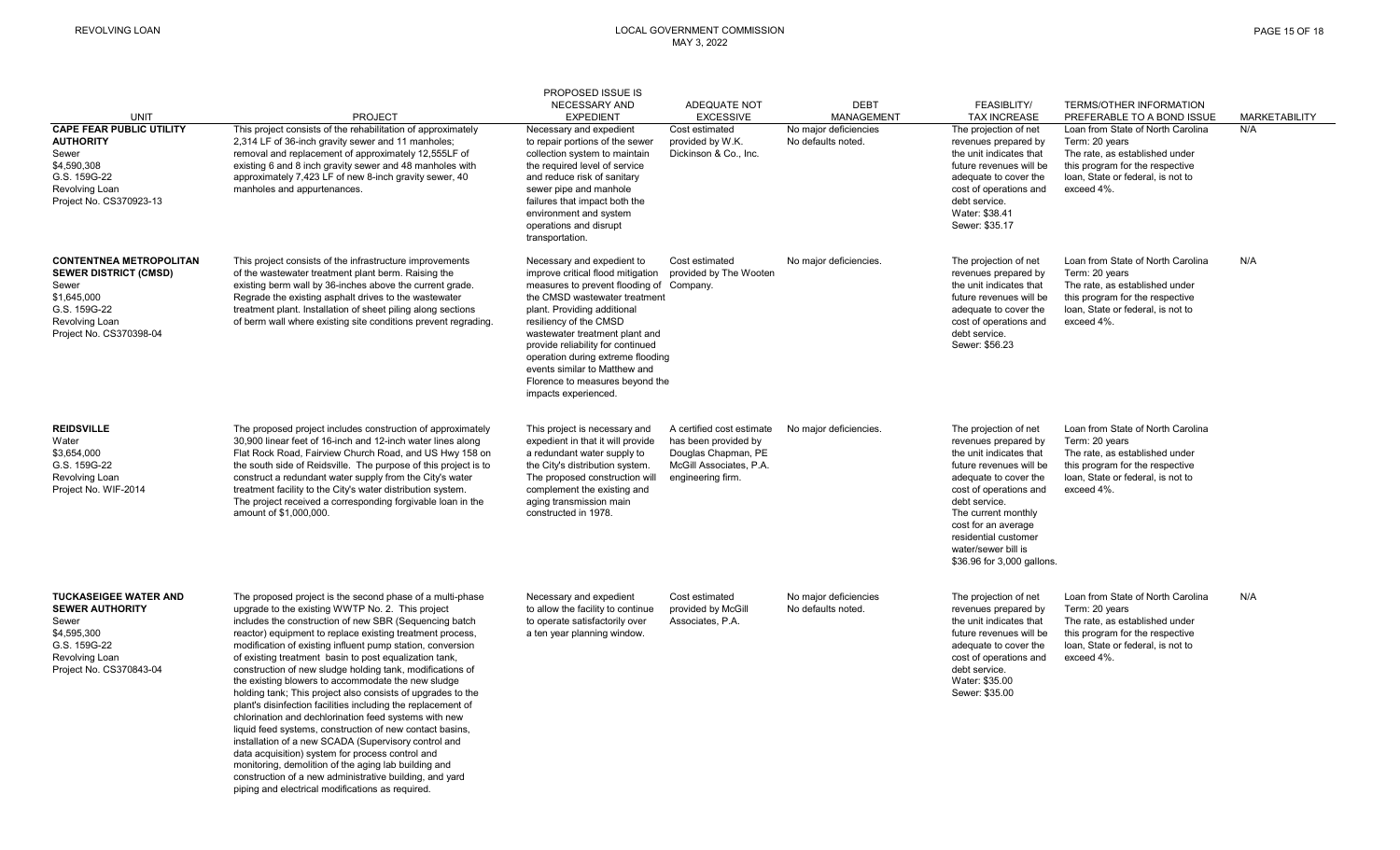| <b>UNIT</b>                                                                     | PROJECT                                                                                                                                                             | PROPOSED ISSUE IS<br>NECESSARY AND<br><b>EXPEDIENT</b>                                                                                                                                                                                                       | ADEQUATE NOT<br>EXCESSIVE                                | <b>DEBT</b><br>MANAGEMENT                   | <b>FEASIBLITY/</b><br><b>TAX INCREASE</b>                                               | <b>TERMS/OTHER INFORMATION</b><br>PREFERABLE TO A BOND ISSUE                                                                                                                | <b>MARKETABILITY</b> |
|---------------------------------------------------------------------------------|---------------------------------------------------------------------------------------------------------------------------------------------------------------------|--------------------------------------------------------------------------------------------------------------------------------------------------------------------------------------------------------------------------------------------------------------|----------------------------------------------------------|---------------------------------------------|-----------------------------------------------------------------------------------------|-----------------------------------------------------------------------------------------------------------------------------------------------------------------------------|----------------------|
| \$657,000<br>Sewer<br>G.S. 159G-22<br>Revolving Loan<br>Project No. CS370541-08 | <b>YADKIN VALLEY SEWER AUTHORITY</b> Replace three current dual ditch extended aeration<br>blowers with more efficient units at the waste water<br>treatment plant. | Necessary and<br>expedient because the<br>current blowers work well at<br>maximum conditions but<br>cannot be turned down<br>under low demand<br>conditions resulting in<br>wasted energy. Also, the<br>current blowers are 10<br>years old and have started | Cost estimates<br>provided by West<br>Consultants, PLLC. | No major deficiencies<br>No defaults noted. | No rate increase is<br>anticipated. Debt<br>service will be paid<br>from the Sewer Fund | Loan from State of North Carolina<br>Term: 20 years<br>The rate, as established under<br>this program for the respective<br>loan. State or federal. is not to<br>exceed 4%. | N/A                  |

needing frequent repairs.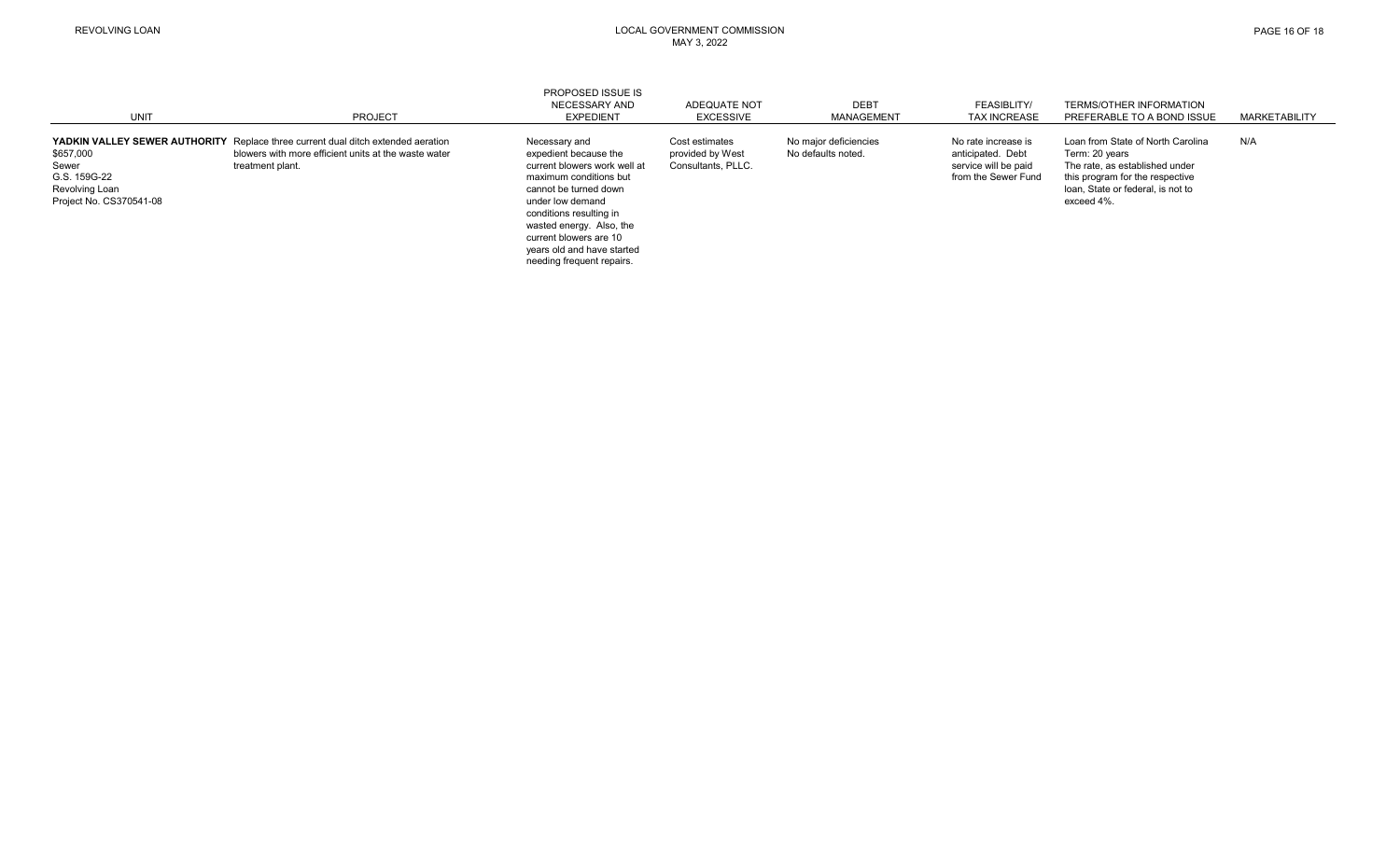# **MISCELLANEOUS: (ACTION ITEMS):** CAPE FEAR PUBLIC UTILITY The Authority is requesting approval for an increase of additional funds on a State Revolving Loan. The Loan is for the Pump Station 14 Greenfield Lake Force Main AUTHORITY **replacement project, which consists of replacing a 20-inch/24-inch Pre stress Concrete Cylinder Pipe (PCCP) force main which discharges from Pump Station 14** Project No. CS370923-12 and into the headworks at SSWWTP (Southside Wastewater Treatment Plant). The original loan was approved on December 1, 2020 for \$7,629,000. The Authority is requesting an increase of \$4,018,309 for a total loan amount of \$11,647,309. The Increase is due to increases in material costs across the board. **EAST YANCEY WATER & SEWER** The East Yancey Water and Sewer District is requesting approval of an increase in funding related to a State Revolving Loan (CS370504.01). The loan is for construction of **DISTRICT** approximately 4,700 linear feet of 12-inch PVC and DIP gravity sewer lines, 25 manholes, and all related appurtenances to connect multiple previously Loan Increase states of a major sequents in east Yancey County. This project is Phase 2 of a project that will complete the construction of a major sewer collection and Project No. CS370504-01 treatment system project. The original loan was approved on June 4, 2019 for \$565,835. An increase of \$480,315 was approved by the LGC on February 2,2021 for a total loan amount of \$1,046,150. The District is requesting an additional increase in the amount of \$315,161 for a new total loan amount of \$1,361,311. The loan has a principal forgiveness amount of \$282,918 and a total repayable loan amount of \$1,078,393. The first increase was due to actual construction bids received being higher than expected due to an increasing cost environment. The new increase is to address contaminated soil discovered along the installation route and the sewer pipe must be redirected around the contaminated soil. Additionally, a previously constructed portion of the project in a prior phase was installed incorrectly and the updated budget reflects the installation of a replacement 30" casing crossing. **FSU HOUSING FOUNDATION, LLC** The Local Government Commission and the North Carolina Capital Facilities Finance Agency approved the Revenue Refunding Bonds (Fayetteville State University Housing Foundation, LLC), Series 2017. The 2017 Bond refunded the original 2001 bonds which were issued to finance the construction of student housing facilities with a total of 346 beds which represents approximately 21% total available dormitory space at FSU. The 2017 Refunding Bond is currently held by PNC Bank, National Association for the initial 5 year term which ends on Nov 1, 2022 (2.82%). Under the initial terms of the purchase agreement, the bond terms may be extended by the purchaser or the borrower (FSU) may opt to find another loan provider. FSU Foundation has elected to finance the balance of the loan (\$7,454,000) with DNT Asset Trust, a wholly owned subsidiary of JP Morgan Chase Bank N.A. Forward rate lock at close of approximately 3.01%. The new agreement with DNT Asset Trust offers in addition, a full-term commitment through final maturity of November 1, 2033. No change to principal structure or extension of final maturity. Scheduled to close on November 1, 2022. FSU Housing Foundation Board has confirmed as stated in the original Resolution and covenant that the project is currently and will be operated for the public good as a part of the University's educational mission and it will benefit the University community without regard to race, creed, color or national origin.